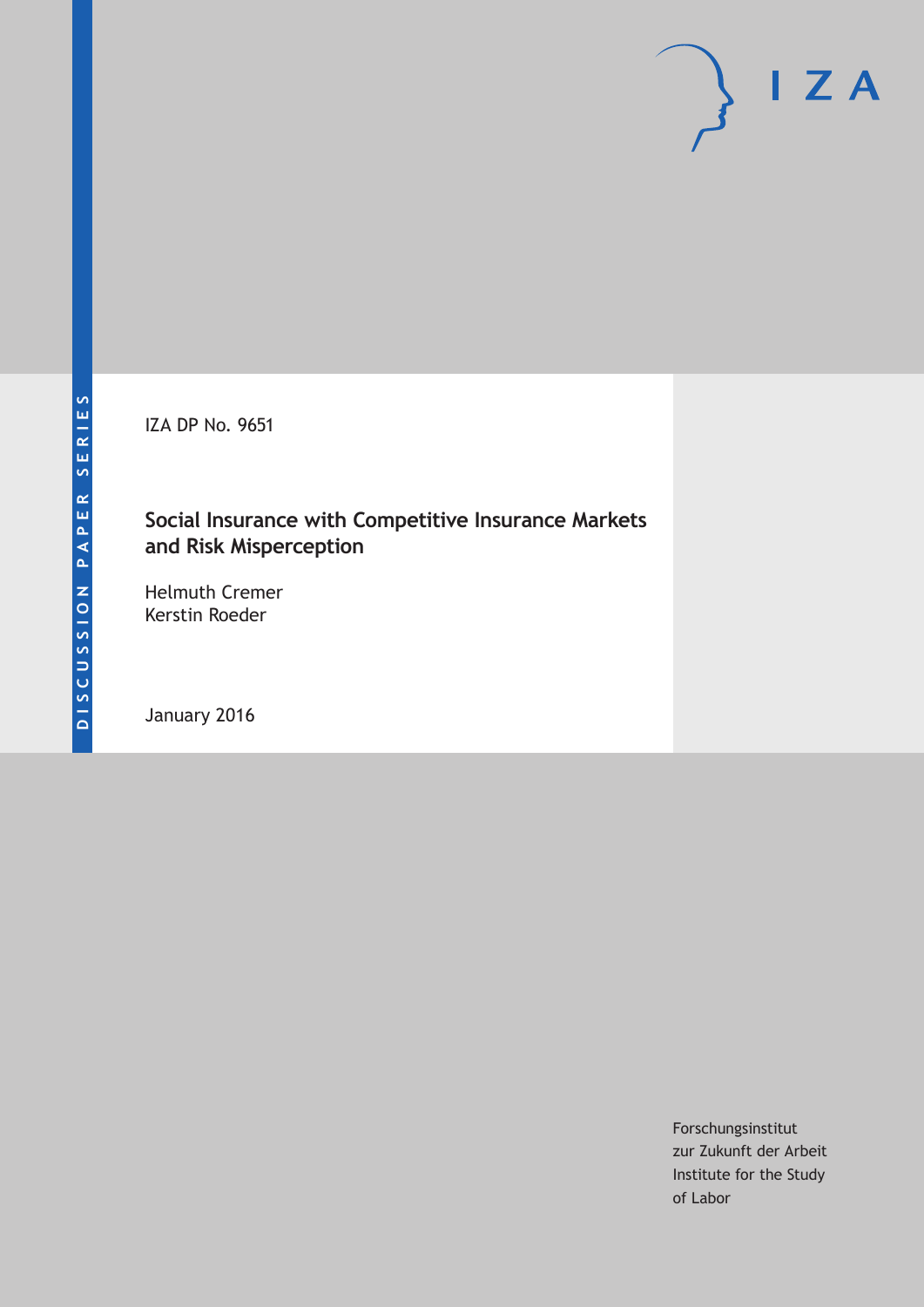# **Social Insurance with Competitive Insurance Markets and Risk Misperception**

## **Helmuth Cremer**

*Toulouse School of Economics and IZA* 

## **Kerstin Roeder**

*University of Augsburg* 

Discussion Paper No. 9651 January 2016

IZA

P.O. Box 7240 53072 Bonn Germany

Phone: +49-228-3894-0 Fax: +49-228-3894-180 E-mail: iza@iza.org

Any opinions expressed here are those of the author(s) and not those of IZA. Research published in this series may include views on policy, but the institute itself takes no institutional policy positions. The IZA research network is committed to the IZA Guiding Principles of Research Integrity.

The Institute for the Study of Labor (IZA) in Bonn is a local and virtual international research center and a place of communication between science, politics and business. IZA is an independent nonprofit organization supported by Deutsche Post Foundation. The center is associated with the University of Bonn and offers a stimulating research environment through its international network, workshops and conferences, data service, project support, research visits and doctoral program. IZA engages in (i) original and internationally competitive research in all fields of labor economics, (ii) development of policy concepts, and (iii) dissemination of research results and concepts to the interested public.

IZA Discussion Papers often represent preliminary work and are circulated to encourage discussion. Citation of such a paper should account for its provisional character. A revised version may be available directly from the author.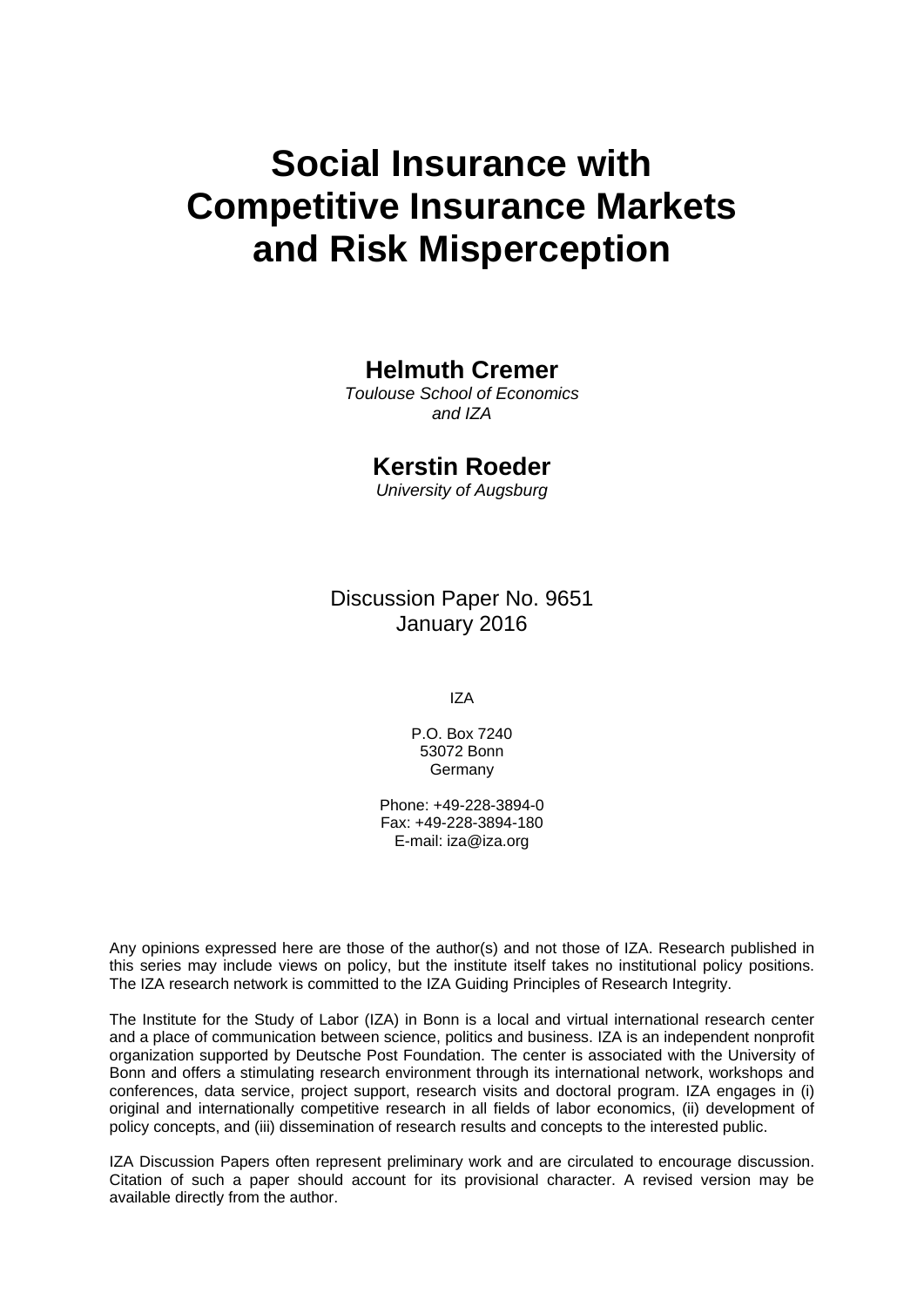IZA Discussion Paper No. 9651 January 2016

## **ABSTRACT**

## **Social Insurance with Competitive Insurance Markets and Risk Misperception\***

This paper considers an economy where individuals differ in productivity and in risk. Rochet (1991) has shown that when private insurance markets offer full coverage at fair rates, social insurance is desirable if and only if risk and productivity are negatively correlated. This condition is usually shown to be satisfied for many health risks, but it appears to be violated for the old age dependency risk (mainly because longevity in turn is positively correlated with productivity). We examine the role of uniform and nonuniform social insurance to supplement a general income tax when neither public nor private insurers can observe individual risk and when it is positively correlated with wages. Consequently, a Rothschild and Stiglitz (1971) equilibrium emerges in the private insurance market and low-wage/low-risk individuals are not fully insured. We show that even when social insurance provided to the poor has a negative incentive effect, it also increases their otherwise insufficient insurance coverage. Social insurance to the rich produces exactly the opposite effects. Whichever of these effects dominates, some social insurance is always desirable. Finally, we introduce risk misperception which exacerbates the failure of private markets. The insurance term now reflects the combined failure brought about by adverse selection and misperception. Now the low-risk individuals are not only underinsured, but also pay a higher than fair rate. However, and rather surprisingly, it turns out that this does not necessarily strengthen the case for public insurance.

JEL Classification: H21, H51, D82

Keywords: social insurance, optimal taxation, adverse selection, overconfidence, long-term care

Corresponding author:

 $\overline{\phantom{a}}$ 

Helmuth Cremer Toulouse School of Economics 21 Allée de Brienne 31015 Toulouse France E-mail: helmuth.cremer@tse-fr.eu

<sup>\*</sup> Financial support from the Chaire "*Marché des risques et creation de valeur*" of the FdR/SCOR is gratefully acknowledged. This paper has been presented at the NTA conference in Boston; we thank all the participants and particularly our discussant, Louis Kaplow, for their comments and suggestions. We also thank Jean-Marie Lozachmeur his useful remarks.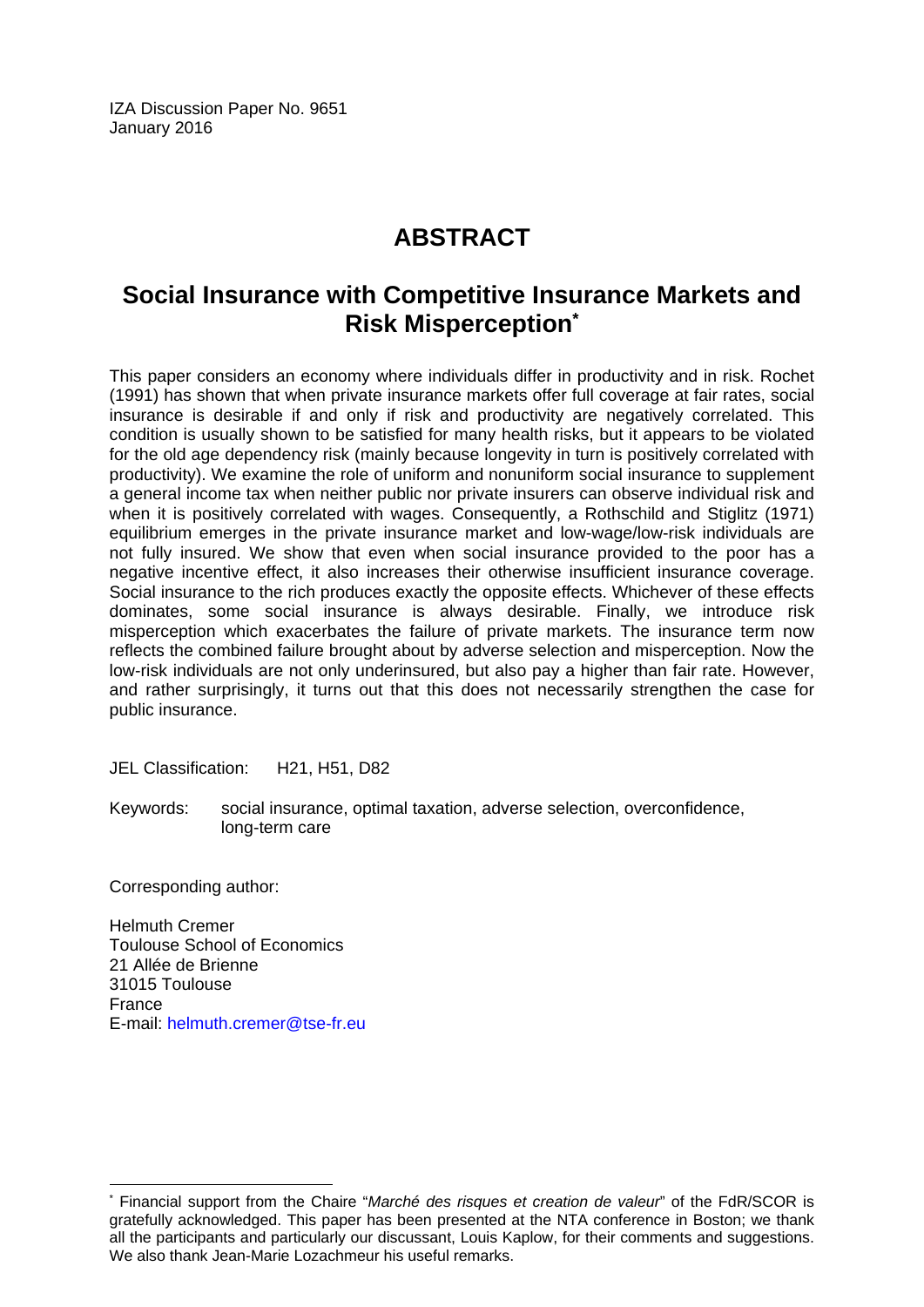## 1 Introduction

A significant part of government intervention in the economy is, or can be, justified by redistributive considerations. A large variety of instruments is used, including taxation, transfers, price subsidies, in-kind transfers, pension benefits, and more generally social insurance. The set of these policies is often referred to as the "welfare state", a term which is used to characterize most industrialized countries, albeit to a different degree. From an economic perspective this raises many questions. For instance, which policies ought to be used or how should they be designed and financed?

A starting point for addressing these questions is the so-called Atkinson and Stiglitz (AS) theorem which states, roughly speaking, that when preferences are separable between labor supply and goods, any (incentive compatible) Pareto-efficient allocation can be implemented by using only a general income tax; see Atkinson and Stiglitz  $(1976)$  $(1976)$  $(1976)$ .<sup>1</sup> This theorem has far reaching implications. In particular, no commodity tax is needed, social insurance, in-kind transfers and public health insurance are not necessary, capital should not be taxed etc.<sup>[2](#page--1-0)</sup> This result is explained by informational considerations. When the income tax is designed in an optimal way given the information that is available, an extra instrument is valuable only if it provides "better" information. In other words, if it improves the screening for variables which are private information and restrict the set of feasible policies. In the Mirrleesian world considered by AS, where individuals differ only in productivity, the separability of preferences implies that all these extra instruments do not provide any additional, pertinent information.

If we take the AS theorem at its face value, the welfare state should be downscaled dramatically and replaced by a "simple" well designed tax and (cash) transfer policy. It is by now well known that one of the major limitations of this result is that it relies on the assumption that individuals differ only in a single (non observable) dimension, namely productivity. When there are other factors of individual heterogeneity, including preferences or "risk", the result no longer applies.[3](#page--1-0) While it is rather simple to show that many of the currently used instruments then have a potential role to play, the issue of the appropriate design of these policies is much more complicated.

<sup>&</sup>lt;sup>1</sup>As shown by Laroque (2005) and Kaplow (2006) this result holds even when the income tax is not optimal. Roughly speaking, they show that starting from any tax scheme with income and commodity taxes, one can achieve a Pareto improvement by moving to a uniform commodity tax, while suitably reforming the income tax. Observe that this reform does not in general make the income tax optimal.

<sup>2</sup>See for instance Cremer (2003), Cremer and Gahvari (1997) and Cremer, Gahvari and Ladoux (1998).

 ${}^{3}$ See Cremer *et al.* (1998) and Cremer, Pestieau and Rochet (2001).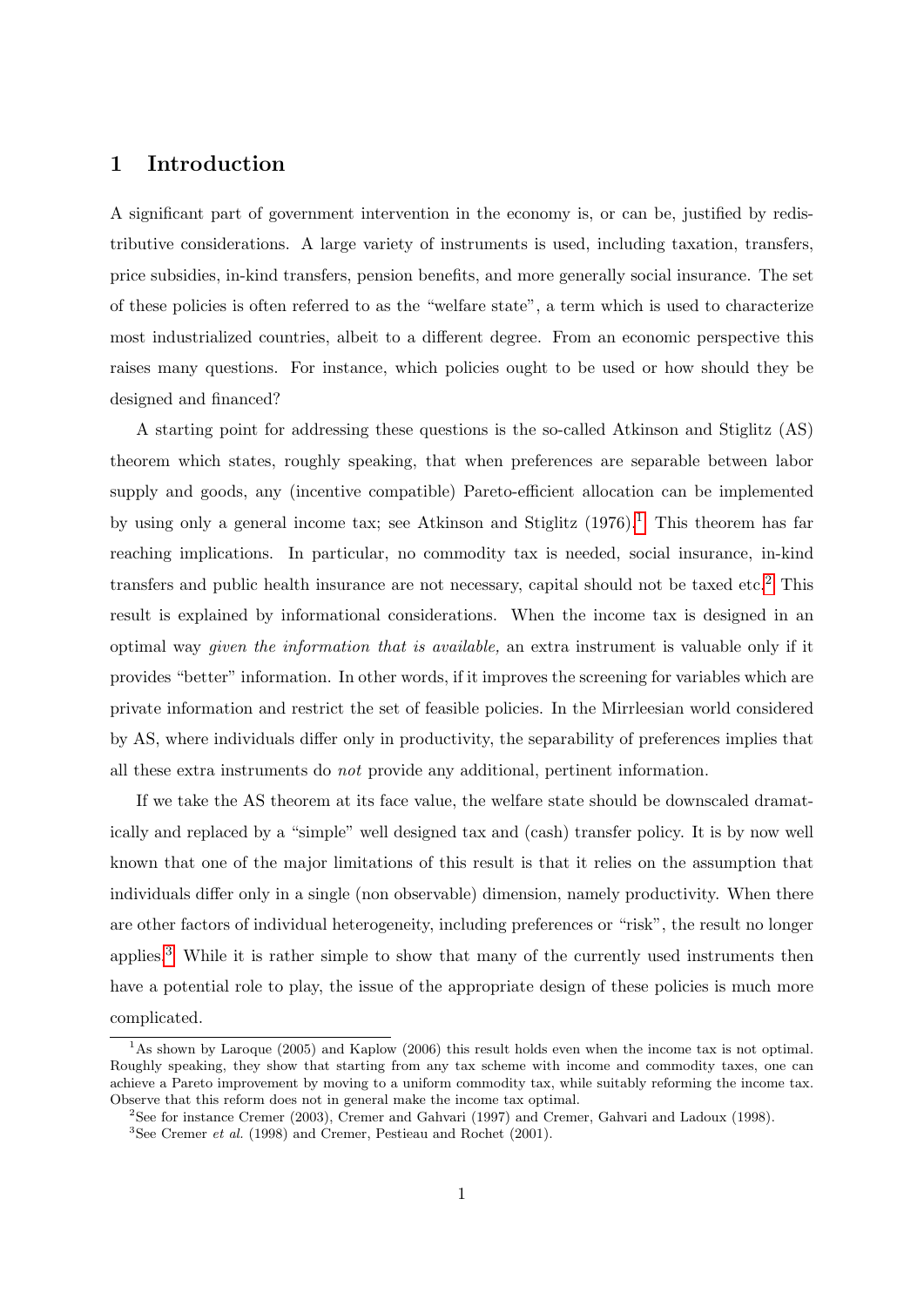In this paper we focus on one of the both most prominent and most debated instrument, namely social insurance. Private insurance redistributes ex post, between states of nature. Premiums reflect individual risk. But only social insurance (or a suitable regulated private system) can effectively redistribute between  $ex$  ante heterogenous risk types. Put differently, social insurance can provide insurance against the "risk of being a bad risk", which private insurance cannot. This can be achieved through uniform premiums, or more general by a rate schedule where premium differences do not fully reflect risk differences.

Rochet (1991) and Cremer and Pestieau (1996) have shown that social insurance is desirable to supplement an optimal income tax, even when private insurance is actuarially fair, as long as productivity and risk are negatively correlated, i.e., when less productive individuals face the higher risk. This assumption is empirically supported for many health risks. These results thus support public health insurance contracts in which individual premiums are independent of their risk category. However, the assumption of a negative correlation is questionable for some risks, including the need for long-term care when dependency is due to cognitive affection like Alzheimer's disease. The incidence of cognitive disorders increases significantly with age, and longevity is positively correlated to productivity (as well as education and wealth); see Viscusi (1994), Gerdtham and Johannesson (2000), Cristia (2009). Not that higher income individuals are more likely per se to be affected by a cognitive disease, but lower income individuals are more likely to die of other courses before they reach the relevant age group. This longevity effect is also illustrated by the fact that 2/3 of Alzheimer patients are women who have a higher life expectancy (National Academy on an Aging Society, 2000). For these kinds of risks a positive correlation between risk and productivity can no longer be ruled out.[4](#page--1-0) As shown by Cremer and Pestieau (1996), with fair private insurance markets, social insurance is then no longer desirable at least as long as the incentive constraint binds from high- to low-wage individuals.<sup>[5](#page--1-0)</sup> Intuitively, the willingness to pay for insurance is then higher for the high- than for the low-wage individuals and providing social insurance further reinforces an already binding incentive constraint.

Rochet's argument is quite powerful for the negative correlation case. When social insurance is desirable even with perfect private markets, it will certainly have a role to play when there are market failures in private markets. With positive correlation this reasoning does not apply

 $^{4}$ See Cremer and Roeder (2013) for a detailed discussion of this issue. Observe that the epidemiologic literature shows that this longevity effect is mitigated by the fact that more educated individuals tend to have a larger "cognitive reserve" which tends to delay the onset of the cognitive impairment and shorten its duration (Reuser, Willekens and Bonneux, 2011).

<sup>5</sup>With a utilitarian social welfare function, this will be true unless the risk differential become so large that it outweighs the wage differential and the incentive constraint goes in the other direction.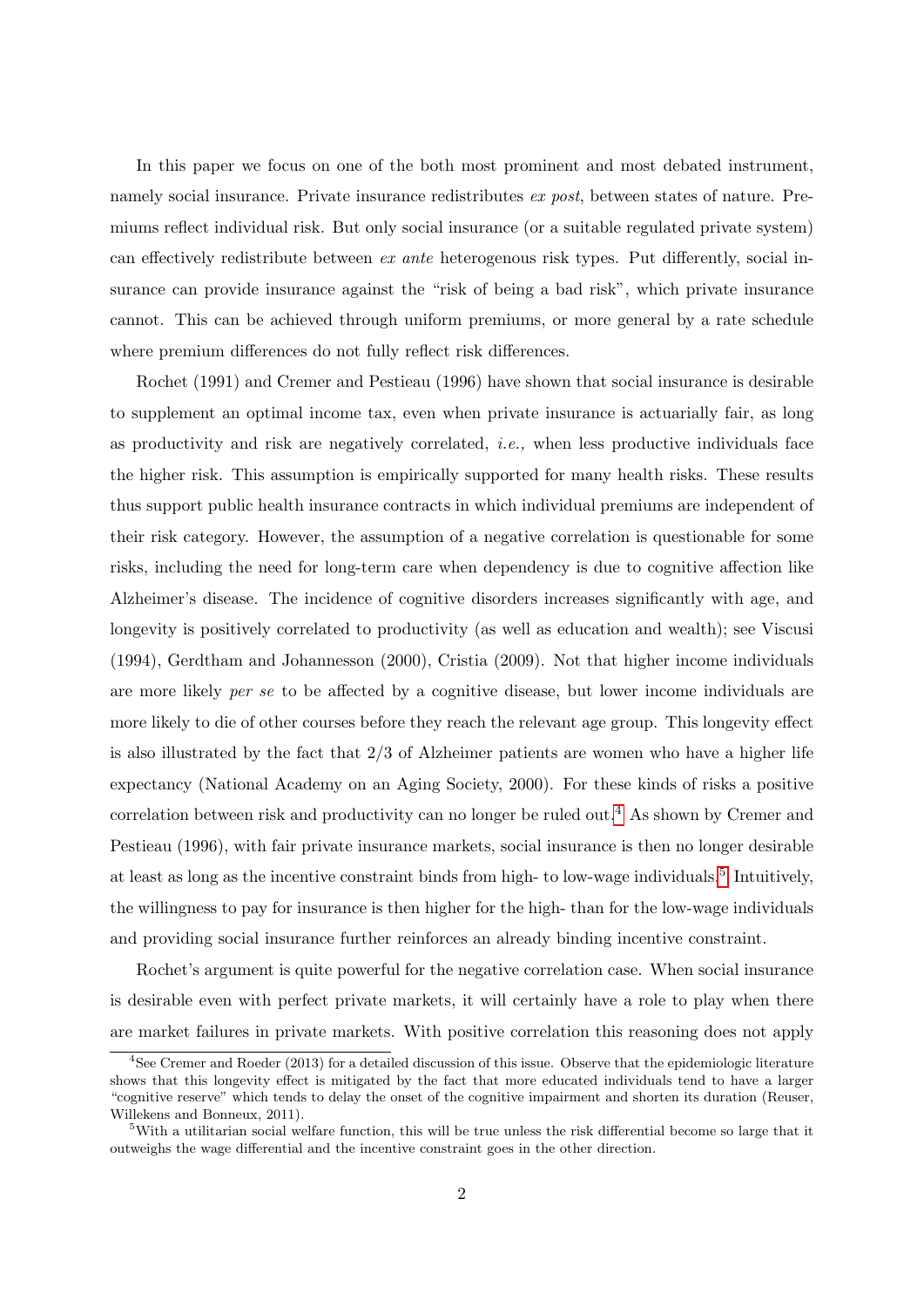anymore and one can argue that social insurance does not come out as desirable, because private insurance is given an "unfair" advantage. More precisely the fair insurance assumption implies that private insurance has better information on individuals' risks than the government (or whatever administration is in charge of taxes and transfers). And the difference is drastic because private insurers perfectly observe risk, while public authorities do not observe it at all. This assumption is hard to defend.

In this paper we shall concentrate on the case of a positive correlation between productivity and risk and revisit the role of social insurance when neither public nor private insurers can observe the risk type. Instead, the private insurance market suffers from asymmetric information, and we assume that a Rothschild and Stiglitz (1971) equilibrium emerges. It is well-known that low-risk individuals will then be only partly insured. Consequently, we have a partial failure of the private insurance market. While public insurers do not have any superior knowledge of risk, they do have two advantages. First, they observe income levels and can implement a meanstested social insurance scheme. Second, they can make insurance mandatory. We examine whether this is sufficient to make a case for social insurance.

In a second step, we introduce the added feature that some individuals may misperceive their risk type and be overconfident. One would expect that this exacerbates the failure of the private markets and makes the role of public insurance even more compelling.

Methodologically this problem is quite challenging, even in an otherwise simple two-type setting. To keep it tractable we represent individuals' risk preferences by using Yaari's (1987) dual theory.<sup>[6](#page--1-0)</sup> On the practical applied policy design side our model is meant to apply in partic-ular to the dependency risk and the associated market for LTC insurance.<sup>[7](#page--1-0)</sup> As explained above, a positive correlation is likely to apply for old-age dependency. And myopia appears to be a pervasive phenomenon when it comes to severe forms of dependency; see Zhou-Richter, Browne and Grndl (2010), and Cremer and Roeder (2013) for a detailed discussion. Furthermore, in reality private insurance markets fail to a large extent to provide an appropriate coverage for this risk. Two of the major factors quoted to explain the thinness of private markets are precisely, adverse selection and myopia (risk misperception); see e.g., Brown and Finkelstein (2009).

We start by revisiting the fair insurance case within our dual theory setting; see Section [3.](#page-9-0) While this mainly rediscovers Rochet's (1991) results, it constitutes an interesting benchmark for

 ${}^{6}$ This allows us to derive a closed-form solution for the RS equilibrium.

<sup>7</sup>We do admittedly neglect some important features of LTC and particularly the role played by informal care, which currently represents a significant part of total care.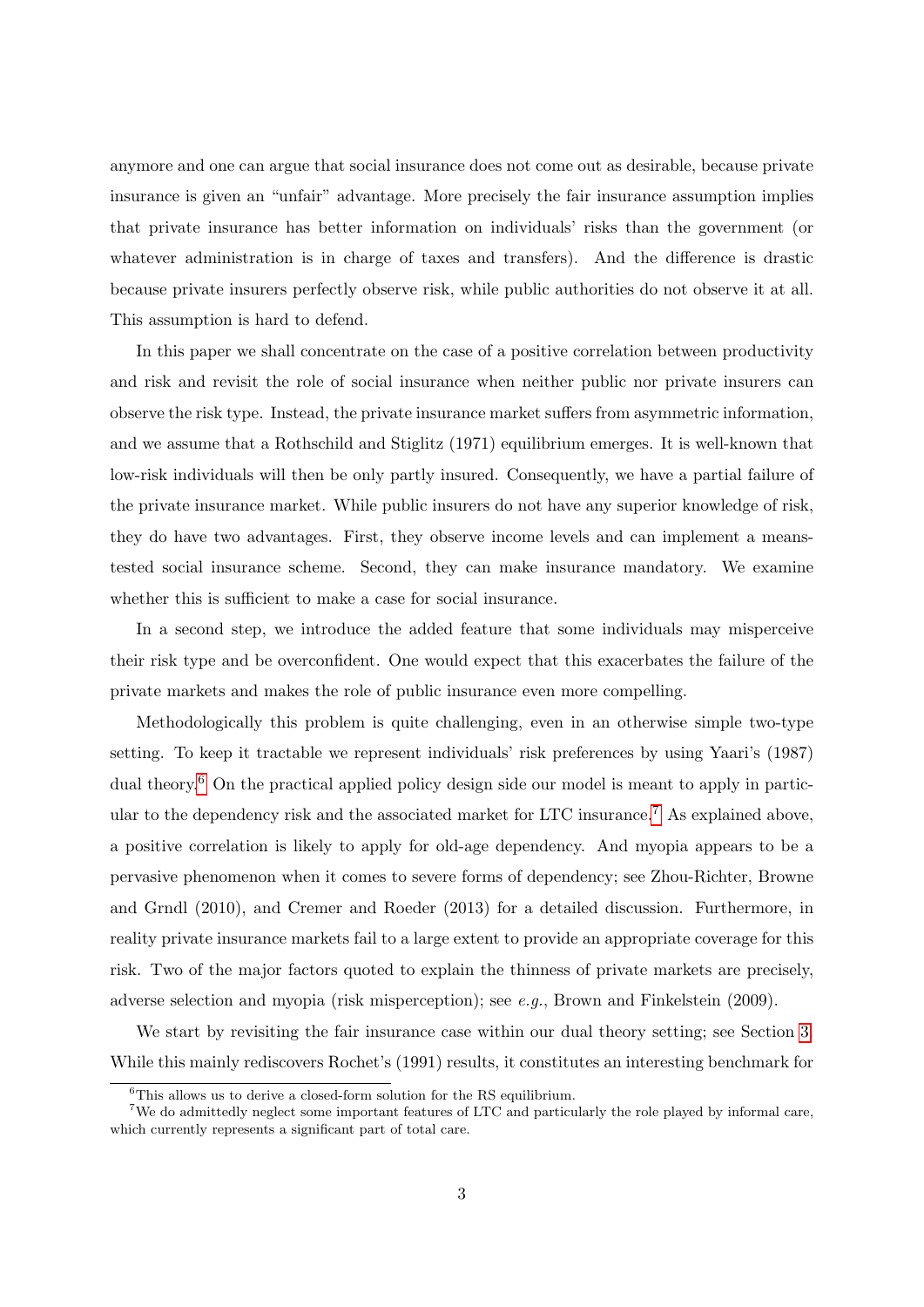the remainder of the analysis. Then, the introduction of adverse selection in the private market brings us to the RS setting; see Section [4.](#page-11-0) We consider both uniform and non-uniform (but self-selecting) social insurance. We show that in either case social insurance coverage provided to the low-wage (low-risk) individuals has two effects. First, an extra insurance effect because it increases coverage of otherwise underinsured individuals. Second, there is an incentive effect which is interpreted as in the fair private insurance case. We show that irrespective of the relative strength of these effects, some social insurance is always desirable. However, unless insurance is restricted in an ad hoc way to be uniform, only one of the types needs to receive social coverage. When the insurance effect outweighs the incentive effect (starting from an equilibrium without social insurance), the social insurance is designed for the low-wage individuals, who may or may not end up fully insured. Otherwise, and quite surprisingly, social insurance is targeted toward the high-wage individuals. Though exacerbating the insufficient coverage of the poor this policy relaxes an otherwise binding incentive constraint so that redistribution through the income tax is enhanced.

Finally, in Section [5](#page-19-0) we introduce risk misperception, while continuing to consider an RS equilibrium in the private market. We consider a case where some high-risk individuals are overconfident and think they have a low risk. In equilibrium low-risk and overconfident individuals are pooled. Now, the low-risk individuals are not only underinsured, but also pay a higher than fair rate (effectively paying for the overconfident individuals who buy the same contract). Here we concentrate for technical reasons on uniform social insurance. Results are to some extent in line with expectations: there is an insurance term and incentive term. The insurance term now reflects the combined failure brought about by adverse selection and overconfidence. However, it also turns out that this does not necessarily strengthen the case for public insurance. Quite surprising, it turns out that overconfident individuals are of no *direct* relevance when it comes to the desirability of uniform social insurance. Overconfidence comes in indirectly though, because it increases the cost of private insurance which, in turn, affects the insurance term.

This paper builds on and relates to two strands of the literature on optimal (social) insurance. One theoretical literature that has considered optimal insurance and government redistribution problems jointly. In addition to Rochet (1991) and Cremer and Pestieau (1996) already mentioned, these include Chetty and Saez (2010) who like us have incomplete private insurance, but consider only one dimension of heterogeneity and restrict instruments to be linear. The closest predecessor to our paper is Nishimura (2009) who introduces adverse selection in the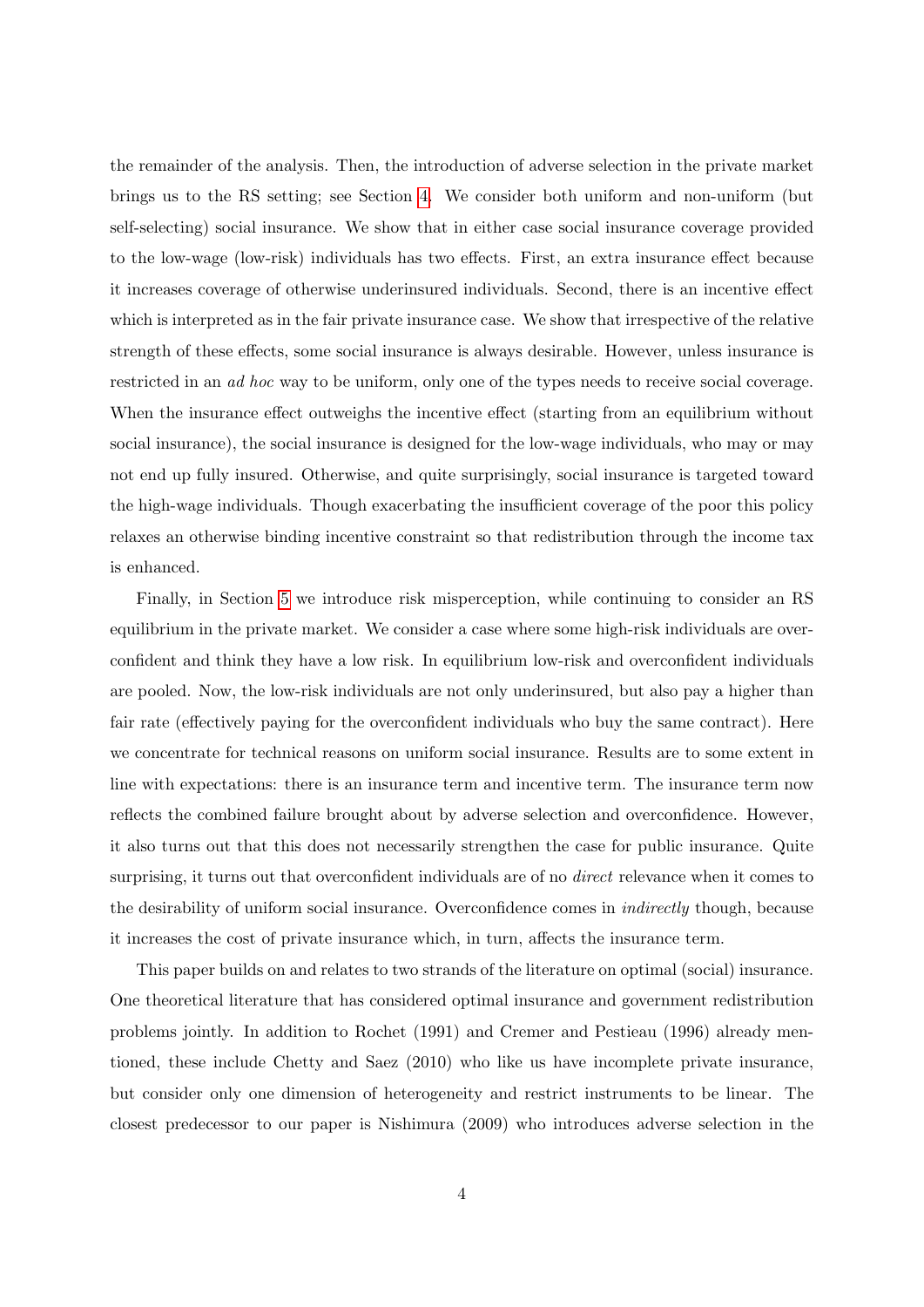private market and the model used by Cremer and Pestieau (1996). However, they restrict their attention to uniform social insurance and do not consider misperception. They do show that the derivative with respect to the share of the risk covered by social insurance in the positive correlation case is ambiguous, with a negative incentive term (which they refer to a redistributive term) and a positive term which is similar to our additional insurance term.[8](#page--1-0) Second there are a few papers who study the effect of misperception in private markets and most notably Sandroni and Squintani (2007). While these authors look at some policies like mandatory insurance, they do not allow for income taxation.

## 2 The model

Individuals supply labor  $\ell$  which comes with a (monetary) labor disutility  $v(\ell)$ . The ability to generate income differs among individuals, *i.e.*,  $w \in \{w_r, w_p\}$  with  $0 < w_p < w_r$ . The fraction of low- and high-productivity individuals is  $\nu_p$  and  $\nu_r$  respectively. Individuals face a health risk; the monetary value of the potential loss is  $L$ . In addition to labor productivity, agents differ in their probability of incurring this loss  $\pi \in {\pi_{\ell}, \pi_h}$  with  $0 < \pi_{\ell} < \pi_h < 1$ . Productivity and risk are perfectly correlated. In other words, each level of  $w$  is associated with a unique level of  $\pi$ . So, we have either  $\pi_p \equiv \pi_\ell > \pi_r \equiv \pi_h$  implying that the correlation between risk and productivity is negative or  $\pi_r \equiv \pi_\ell > \pi_p \equiv \pi_h$  implying that it is positive. There is a private insurance market which offers insurance against this health risk. Additionally, a social insurance scheme which is financed by income taxation may exist.

We model individuals' risk preferences using Yaari's (1987) dual theory. Consider an individual with productivity w incurring a damage L with the probability  $\pi$ , and an insurance contract  $(P, I)$ , where P is the premium, while I is the level of coverage. Let  $T \leq 0$  denote the income tax and  $D > 0$  the social insurance benefits. This individual faces the lottery  $X = (w\ell - v(\ell) - P - T, 1 - \pi; w\ell - v(\ell) - P - T - L + I + D, \pi)$ . The utility associated with this lottery is given by

<span id="page-7-0"></span>
$$
V(P, I; w, \pi) = (1 - \phi(\pi))(w\ell - v(\ell) - T - P) + \phi(\pi)(w\ell - v(\ell) - T - P - L + I + D)
$$
  
=  $w\ell - v(\ell) - T - P + \phi(\pi)(-L + I + D),$  (1)

where  $\phi(0) = 0$  and  $\phi(1) = 1$ . Risk aversion is represented by  $\phi(\pi) > \pi$ . Observe that the dual theory is based on the assumption that lotteries can be ranked, which here means that the

 ${}^{8}$ See expression [\(27\)](#page-15-0) below.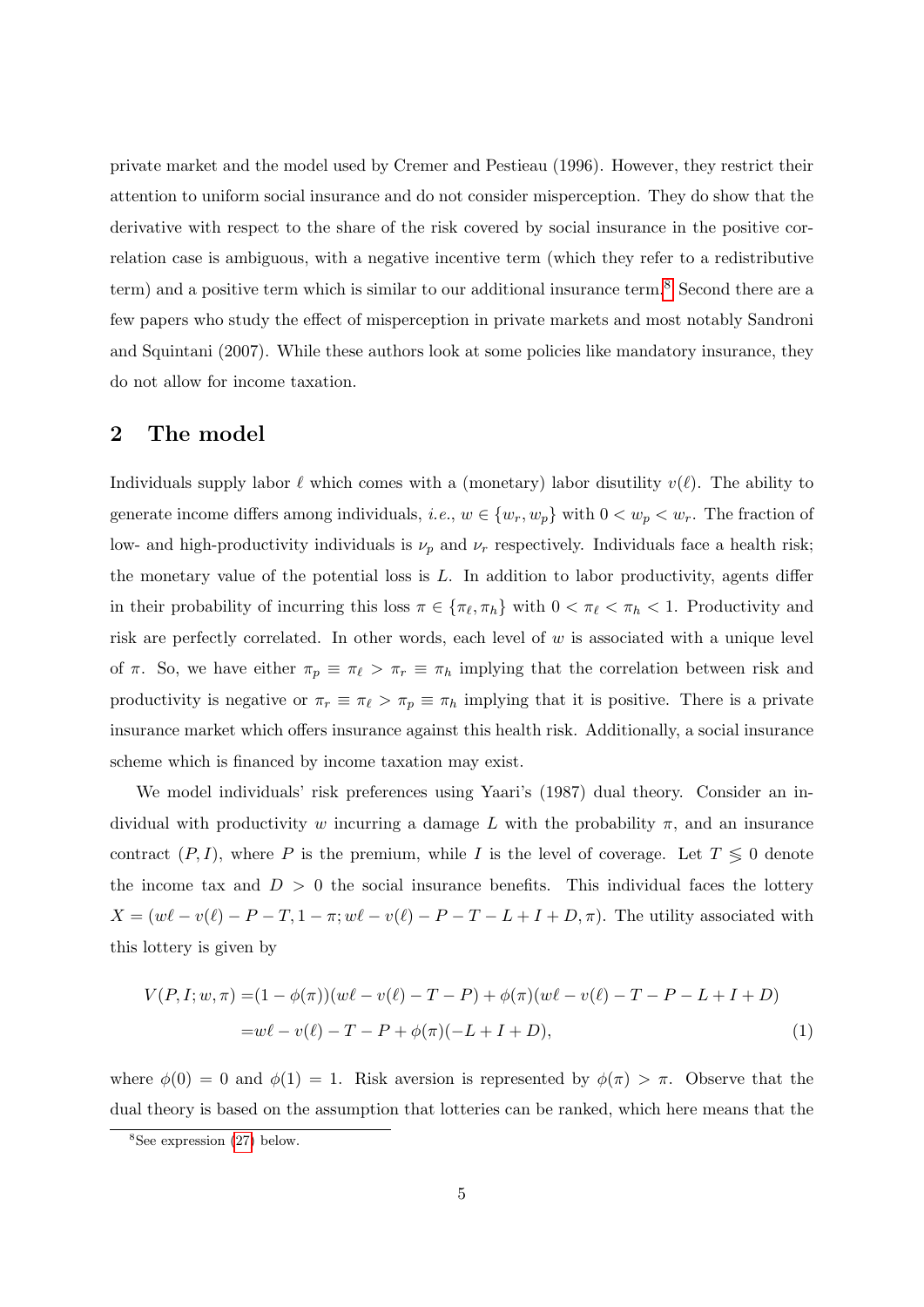individual is not better off when dependent then when in good health. In other words, [\(1\)](#page-7-0) is only valid as long as  $I + D \leq L$ , that is as long as there is no overinsurance. Overinsurance cannot occur in equilibrium in our model. However, it can arise for some individual deviations. Specifically, we will show that mimicking individuals in the government incentive constraint may be overinsured. To deal with this in the simplest possible way, we assume that insurers will never pay out more than the effective loss  $(L - D)$  to individuals. Formally, we rewrite [\(1\)](#page-7-0) as

<span id="page-8-0"></span>
$$
V(P, I; w, \pi) = w\ell - v(\ell) - T - P + \min[\phi(\pi)(-L + I + D), 0],
$$
\n(2)

but to simplify notation we shall use the minimum operator only where necessary and stick to  $(1)$  otherwise.<sup>[9](#page--1-0)</sup>

The information structure is in line with Mirrleesian optimal tax models. We assume that gross income  $y = w\ell$  is publicly observable and can be taxed according to a nonlinear function. Individual wages, w, labor supply,  $\ell$  and loss probabilities  $\pi$  are not publicly observable, nor are private insurance contracts  $(P, I)$ . However, the realization of an individual's risk is observable and social insurance benefits are paid only in that event. Income taxation is optimized, but the design of the tax schedule is not our main focus. Instead, we are interested in the desirability and design of social insurance *given* that income taxation is also optimized. To do so, we study the implied mechanism design problem where individuals are offered vectors  $\Omega_i = (y_i, T_i, D_i)$  for  $i = p, r$  specifying the before tax income, the income tax and the social insurance benefits. We study the optimal feasible (balanced budget) and incentive compatible mechanism.<sup>[10](#page--1-0)</sup>

#### 2.1 Timing of the game

Let us specify the timing of the mechanism design game. In a first stage, the government announces a mechanism which consists of two vectors  $\Omega_p = (y_p, T_p, D_p)$  and  $\Omega_r = (y_r, T_r, D_r)$ . In the second stage, individuals ex ante (before the realization of the health risk) choose one of these vectors. Finally, in stage 3, individuals buy insurance coverage in the private market. The operation of this market depends on the information available to insurance companies. We first assume that they observe an individual's risk type. In a second step, we consider the

<sup>9</sup> If insurers would pay out the full claim in case of overinsurance, preferences would be represented by

 $w\ell - v(\ell) - P - T - L + I + (1 - \phi(1 - \pi))(-L + I + D),$ 

given that being in good health is now the "bad" state of nature. Using this specification, rather than [\(2\)](#page-8-0) would complicate the expressions, but not change the results. K: Are we sure of this?

 $10$ In practice this mechanism would have to be implemented by using tax cum social insurance schedules which are specified as functions of the observable variable  $y$ . We do not examine this problem because we are mainly interested in the levels of D provided to the different types and this is part of the optimal mechanism.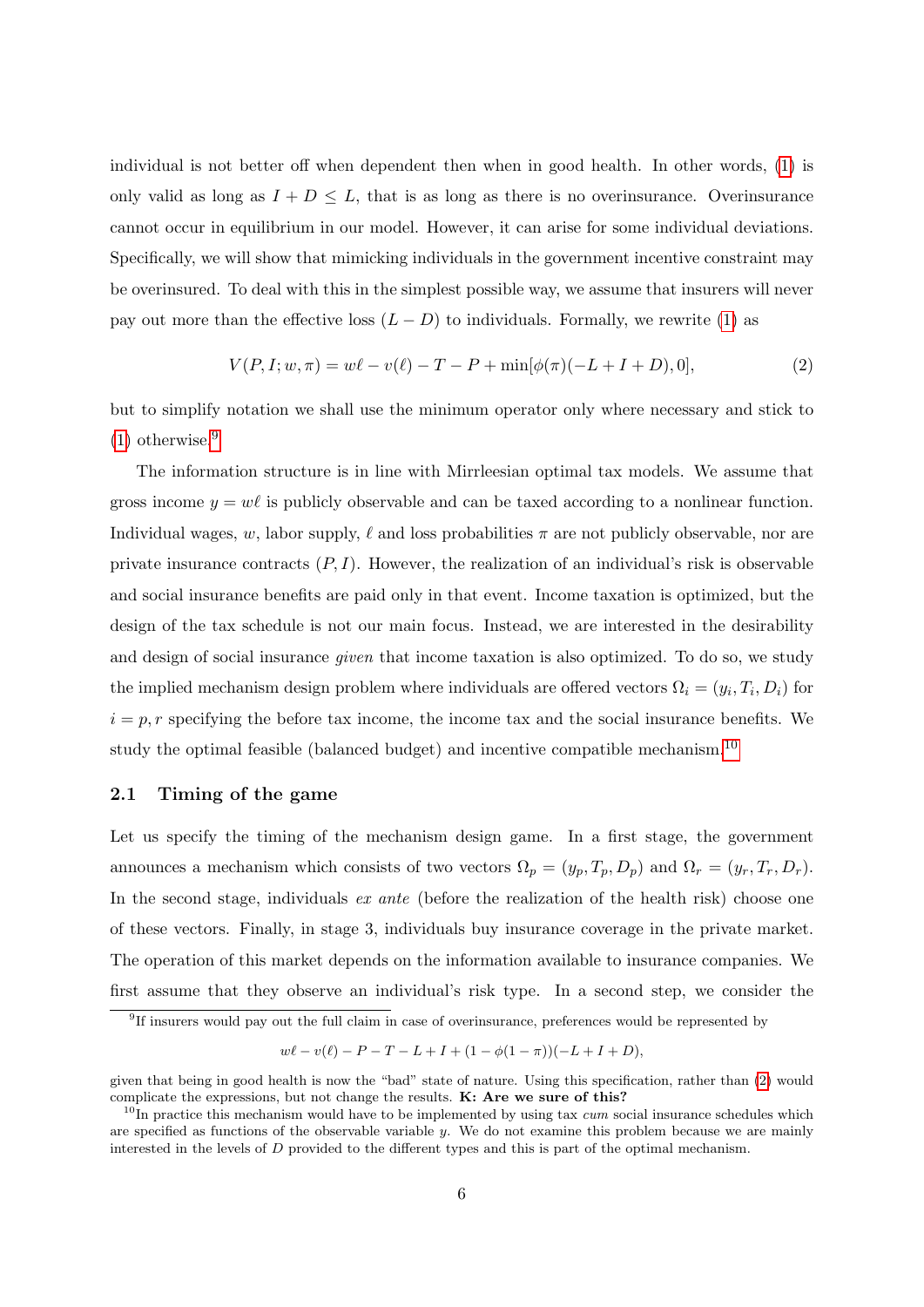Rothschild-Stiglitz (RS) equilibrium of the private insurance market. Then, the insurers know that there are two types characterized by  $(\Omega_p, \pi_p)$  and  $(\Omega_r, \pi_r)$  respectively (both vectors being given at this point), but they do not observe who is who. In this scenario two premium-benefit contracts  $(\pi_p I_p, I_p)$  and  $(\pi_r I_r, I_r)$  are offered.

### <span id="page-9-0"></span>3 Full information in the private insurance market

When insurance companies observe an individual's risk type, they offer any insurance coverage at a fair price corresponding to each individual's health risk. Individuals choose their level of coverage to achieve full insurance, that is  $I^* = L - D$ ; see Mossin's (1968) Theorem. With the considered information structure in the private market and the public sector, feasible allocations must satisfy the following incentive constraint

$$
y_r - v\left(\frac{y_r}{w_r}\right) - T_r - \pi_r I_r^* + \phi(\pi_r)(-L + I_r^* + D_r) \ge
$$
  

$$
y_p - v\left(\frac{y_p}{w_r}\right) - T_p - \pi_r I_{rp}^* + \phi(\pi_r)(-L + I_{rp}^* + D_p).
$$

That is the rich must be prevented from mimicking the poor.  $I_{rp}^*$  thereby denotes the insurance coverage of the rich when they mimick the poor. Additionally, the resource constraint must hold. To incorporate redistributive concerns of the social planner, we study the optimal allocation that maximizes the sum of a strictly concave transformation of individual utilities  $\Psi(V)$  with  $\Psi'(V) > 0$  and  $\Psi''(V) < 0$ . The government's problem then amounts to

$$
\mathcal{L} = \nu_r \Psi \left( y_r - v \left( \frac{y_r}{w_r} \right) - T_r - \pi_r I_r^* + \phi(\pi_r)(-L + I_r^* + D_r) \right) \n+ \nu_p \Psi \left( y_p - v \left( \frac{y_p}{w_p} \right) - T_p - \pi_p I_p^* + \phi(\pi_p)(-L + I_p^* + D_p) \right) \n+ \lambda \left( y_r - v \left( \frac{y_r}{w_r} \right) - T_r - \pi_r I_r^* + \phi(\pi_r)(-L + I_r^* + D_r) \right) \n- y_p + v \left( \frac{y_p}{w_r} \right) + T_p + \pi_r I_{rp}^* - \phi(\pi_r)(-L + I_{rp}^* + D_p) \right) + \mu \left( \sum_i \nu_i (T_i - \pi_i D_i) \right),
$$
\n(3)

where  $I_{rp}^* = I_p^* = L - D_p$ , while  $I_r^* = L - D_r$ . The Lagrange multipliers with respect to the government's incentive constraint and the resource constraint are denoted by  $\lambda$  and  $\mu$  respectively. For an interior solution the FOCs for the rich are given by

<span id="page-9-2"></span>
$$
\frac{\partial \mathcal{L}}{\partial D_r} = \nu_r \Psi'_r \left( -\pi_r \frac{\partial I_r^*}{\partial D_r} + \phi(\pi_r) \left( \frac{\partial I_r^*}{\partial D_r} + 1 \right) \right) + \lambda \pi_r - \mu \nu_r \pi_r = 0, \tag{4}
$$

<span id="page-9-1"></span>
$$
\frac{\partial \mathcal{L}}{\partial T_r} = -\nu_r \Psi'_r - \lambda + \mu \nu_r = 0. \tag{5}
$$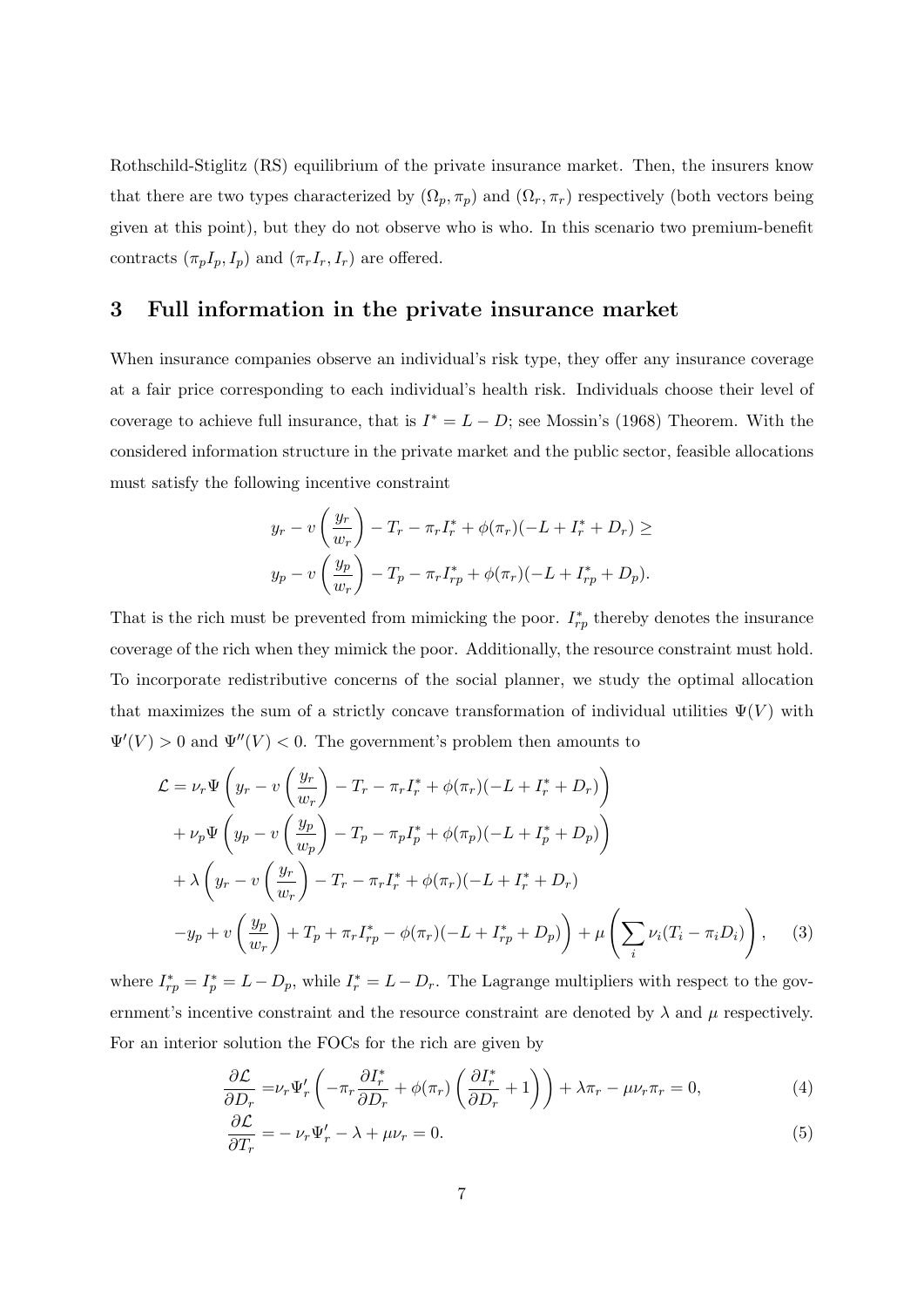Inserting [\(5\)](#page-9-1) in [\(4\)](#page-9-2) and using  $I_r^* = L - D_r$  yields

<span id="page-10-2"></span>
$$
\frac{\partial \mathcal{L}}{\partial D_r} = \nu_r \Psi'_r \pi_r + \lambda \pi_r - \nu_r \Psi'_r \pi_r - \lambda \pi_r \equiv 0.
$$
\n(6)

In words, irrespective of the correlation between income and risk, any level of social insurance for the rich, i.e.,  $D_r \in [0, L]$ , yields the same level of welfare. Intuitively,  $D_r$  does not allow to relax the incentive constraint because it is irrelevant for the mimicking individual. Since individuals are fully insured,  $D_r$  is then essentially a redundant instrument as long as  $T_r$  is used in an appropriate way.

Lets turn to the FOCs for the poor. Assuming an interior solution for  $T_p$ , we have

<span id="page-10-0"></span>
$$
\frac{\partial \mathcal{L}}{\partial T_p} = -\nu_p \Psi_p' + \lambda + \mu \nu_p = 0. \tag{7}
$$

Differentiating with respect to  $D_p$  and using  $I_{rp}^* = I_p^* = L - D_p$  yields

<span id="page-10-1"></span>
$$
\frac{\partial \mathcal{L}}{\partial D_p} = \nu_p \Psi'_p \pi_p - \lambda \pi_r - \mu \nu_p \pi_p = 0.
$$
\n(8)

Again inserting [\(7\)](#page-10-0) in [\(8\)](#page-10-1) amounts to

<span id="page-10-3"></span>
$$
\frac{\partial \mathcal{L}}{\partial D_p} = \nu_p \Psi'_p \pi_p - \lambda \pi_r - \pi_p \nu_p \Psi'_p - \lambda \pi_p
$$
  
=  $\lambda (\pi_p - \pi_r) \leq 0.$  (9)

When income and risk are positively correlated, *i.e.*,  $\pi_p < \pi_r$  then  $D_p^* = 0$ . Otherwise, we have  $D_p^* = L$ . Note that when social insurance is restricted to be uniform that is  $D_p = D_r = D$ , then we have

<span id="page-10-4"></span>
$$
\frac{\partial \mathcal{L}}{\partial D} = \frac{\partial \mathcal{L}}{\partial D_r} + \frac{\partial \mathcal{L}}{\partial D_p} = 0 + \lambda (\pi_p - \pi_r),\tag{10}
$$

so that  $D = L$  in case of a negative correlation and  $D = 0$  otherwise.

So far, we have been essentially confirming Rochet's results thereby showing that they continue to hold when individuals' risk preferences are represented using Yaari's (1987) dual theory. Summing up, equations  $(6)$ ,  $(9)$  and  $(10)$  imply that when all individuals have the same risk, the Atkinson and Stiglitz (1976) theorem applies and social insurance is not a useful instrument. Full social insurance is desirable if and only if loss probabilities differ across individuals and are negatively correlated. In that case, social insurance provides a larger utility gain to poor individuals than to (mimicking) rich. Observe that private insurance is then completely crowded out by social insurance. On the other hand, when there is a positive correlation, social insurance has an adverse effect on the incentive constraint. Intuitively, this means that it redistributes in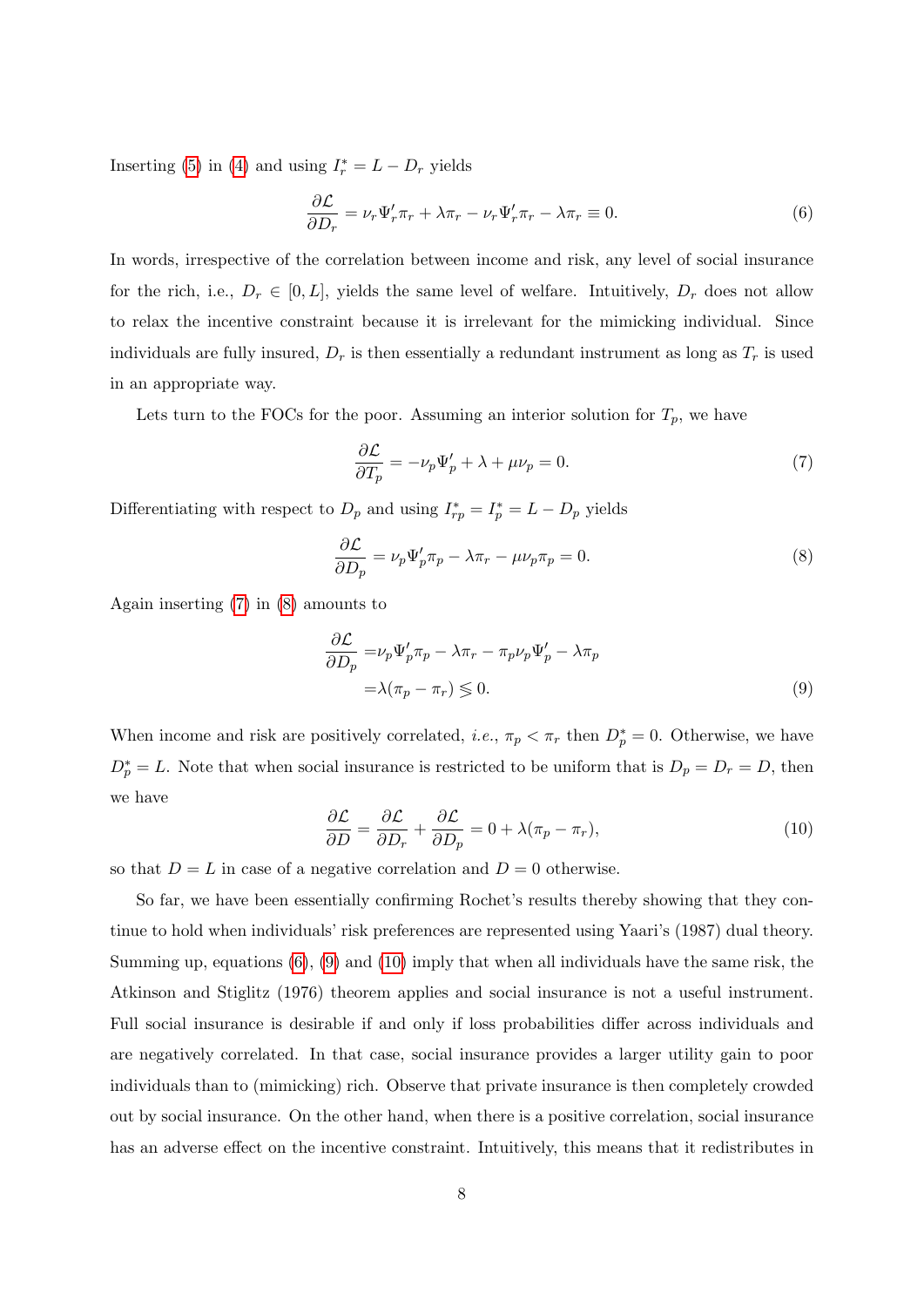the wrong direction, namely from the poor low-risk individuals to the rich high-risk ones. The following proposition summarizes the main results of this section.

#### Proposition 1 When insurance companies offer coverage at an actuarial fair rate, then

(i) full social insurance coverage for everyone is optimal when risk and productivity are negatively correlated,

(ii) no social insurance is desirable when risk and productivity are positively correlated.

While these results are interesting, they rely on the rather restrictive assumption that private insurers have better information about individuals' types than the tax or social insurance administration. This is at best debatable, and it would be more consistent to assume that private insurers and the administration have the same information concerning individuals characteristics. This is precisely what we'll do in the remainder of the paper. It is of course plain that the result for the negative correlation case won't change. If social insurance is beneficial when private markets are fair it will certainly continue to be beneficial when private markets are imperfect. Formally, one can see this by noting that the optimal solution under fair markets remains available when private markets are also affected by adverse selection. Since full social insurance crowds out these markets anyway, private market imperfections become irrelevant and we return to the fair markets case.

The interesting question arises for the case of positive correlation on which we focus in the remainder of the paper. Specifically, one may expect that the imperfections of private markets strengthen the case for social insurance and imply that (at least some) of it is desirable even under positive correlation.

### <span id="page-11-0"></span>4 Adverse Selection in the private insurance market

Assume from now on that risk and productivity are positively correlated so that  $\pi_r \equiv \pi_h > \pi_p \equiv$  $\pi_{\ell}$ . To solve our problem we proceed by backward induction and start by characterizing the last stage, namely the private insurance market RS equilibrium induced by the tax and social insurance policy. We assume throughout our analysis that a RS equilibrium exists.

#### 4.1 Private market equilibrium

Insurers offer two contracts. One designed for the high risks with full insurance at a fair rate  $(\pi_r I_r^*, I_r^*)$ , where  $I_r^* = L - D_r$ . And one designed for low risks who also pay a fair price, but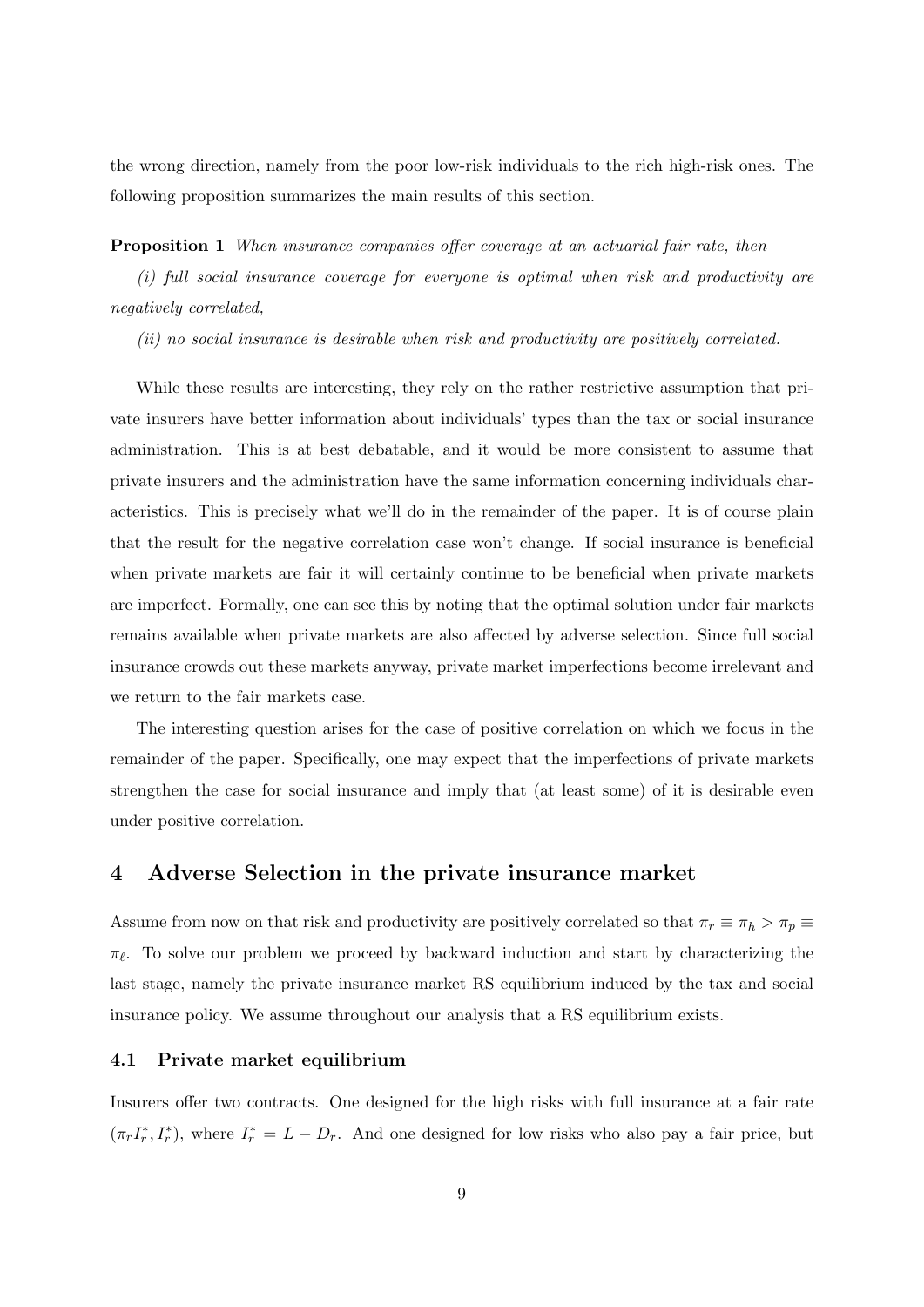who may receive only partial insurance. Formally,  $I_p^*$  is the largest level of  $I_p$  which satisfies the incentive constraint on the private insurance market

$$
y_r - v\left(\frac{y_r}{w_r}\right) - T_r - \pi_r I_r + \phi(\pi_r)(-L + I_r + D_r) \ge
$$
  

$$
y_r - v\left(\frac{y_r}{w_r}\right) - T_r - \pi_p I_p + \phi(\pi_r)(-L + I_p + D_r)
$$
 (11)

and the condition  $I_p \leq L-D_p$ . Remember that at the second stage the rich receive full insurance, i.e.,  $I_r^* = L - D_r$ . The solution to [\(11\)](#page-12-0) when it is binding is given by

<span id="page-12-2"></span><span id="page-12-0"></span>
$$
I_p = \frac{\phi(\pi_r) - \pi_r}{\phi(\pi_r) - \pi_p}(L - D_r),\tag{12}
$$

which defines the insurance coverage for the poor  $I_p^*$  as long as it  $I_p \leq L - D_p$ ; otherwise we have  $I_p^* = L - D_p$ . Formally,  $I_p^*$  is defined by

$$
I_p^* = \min \left[ \frac{\phi(\pi_r) - \pi_r}{\phi(\pi_r) - \pi_p} (L - D_r), L - D_p \right].
$$
 (13)

Defining the maximum level of  $D_p$  for which the incentive constraint in the private market is binding as

<span id="page-12-1"></span>
$$
\widetilde{D}_p = L - \frac{\phi(\pi_r) - \pi_r}{\phi(\pi_r) - \pi_p}(L - D_r),\tag{14}
$$

and noting that  $\widetilde{D}_p > 0$  for any  $D_r$ , because

$$
a \equiv \frac{\phi(\pi_r) - \pi_r}{\phi(\pi_r) - \pi_p} < 1,
$$

we can write [\(14\)](#page-12-1) as

<span id="page-12-3"></span>
$$
\widetilde{D}_p = L(1-a) + aD_r,\tag{15}
$$

which implies  $\widetilde{D}_p \geq D_r$ . When  $D_p > \widetilde{D}_p$ , the level of  $I_p$  that yields full insurance (for the low-risk type) is sufficiently small not to be attractive to the high-risk type and equation [\(11\)](#page-12-0) is not binding.

Having characterized the insurance market equilibrium, we can now turn to the determination of the optimal tax and social insurance policy. Formally, we have to determine the "best" consumption bundles  $\Omega_i = (y_i, T_i, D_i)$  for  $i = p, r$  which satisfy the resource constraint and are incentive compatible so that all individuals are at least as well off by choosing the bundle designed for them rather than by mimicking the other individuals. As usual we assume that only the downward constraint from  $r$  to  $p$  is binding. Before stating this problem we must have a closer look at this incentive constraint. The existence of private markets along with the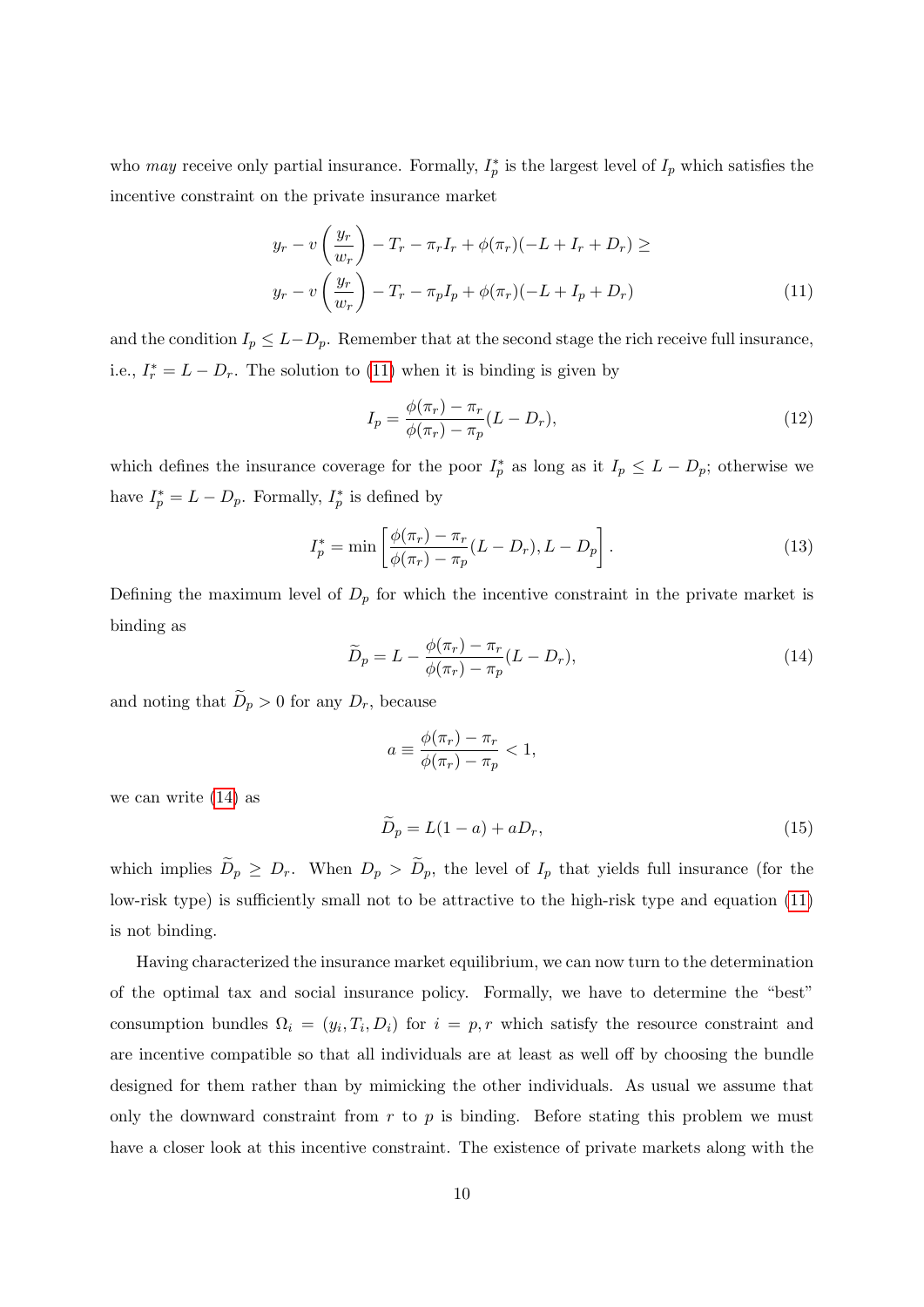assumption that private contracts are not publicly observable brings about one extra difficulty. The RS equilibrium is by definition incentive compatible so that in equilibrium all individuals will choose the bundle  $\Omega_i = (y_i, T_i, D_i)$  and the contract  $(\pi_i I_i, I_i)$  designed for them. However, this does not tell us which private contract an individual  $r$  mimicking one of type  $p$  will choose. This is the question we examine in the next subsection.

#### 4.2 Incentive constraint of the government

Assume that the incentive constraint in the private market is binding. The mimicking individual chooses  $I_r^*$  if (and only if)

<span id="page-13-0"></span>
$$
y_p - v\left(\frac{y_p}{w_r}\right) - T_p - \pi_r I_r^* + \min[\phi(\pi_r)(-L + I_r^* + D_p), 0] \ge
$$
  

$$
y_p - v\left(\frac{y_p}{w_r}\right) - T_p - \pi_p I_p^* + \min[\phi(\pi_r)(-L + I_p^* + D_p), 0],
$$
 (16)

which after simplification is implied by the insurance market incentive constraint (see equation [11\)](#page-12-0) as long as  $D_p \leq D_r$ , so that he is not overinsured in any of the cases. Observe that in that case the mimicking type-r individual is effectively indifferent between the two contracts  $(\pi_r I_r^*, I_r^*)$  and  $(\pi_p I_p^*, I_p^*)$ .

Assume now that  $D_p > D_r$ . Then, the last term on the LHS of [\(16\)](#page-13-0) is equal to zero since  $I_r^* = L - D_r$  while the last term on the RHS is still negative (if the private market incentive constraint is binding). Consequently, the condition can be rewritten as

$$
-\pi_r I_r^* \ge -\pi_p I_p^* + \phi(\pi_r)(-L + I_p^* + D_p),\tag{17}
$$

while the incentive constraint in the private market can be written as

$$
-\pi_r I_r^* = -\pi_p I_p^* + \phi(\pi_r)(-L + I_p^* + D_r).
$$
\n(18)

Combining these two expressions yields

$$
-\pi_r I_r^* = -\pi_p I_p^* + \phi(\pi_r)(-L + I_p^* + D_r).
$$

That is, when  $D_p > D_r$  condition [\(16\)](#page-13-0) is not satisfied and the mimicker prefers  $I_p^*$  instead of  $I_r^*$ . while he is indifferent between the two contracts when  $D_p \leq D_r$ . We can thus write the government's problem as if the mimicking individuals would always choose  $I_p^*$ . The statement of the problem is then valid for both cases. This is true as long as the incentive constraint in the private market is binding. If not, that is when  $D_p > \tilde{D}_p$  is sufficiently large, we can no longer rule out the case where the mimicker chooses his "own" contract  $(\pi_r I_r^*, I_r^*)$ . We neglect this for the time being but reintroduce it when it will be relevant.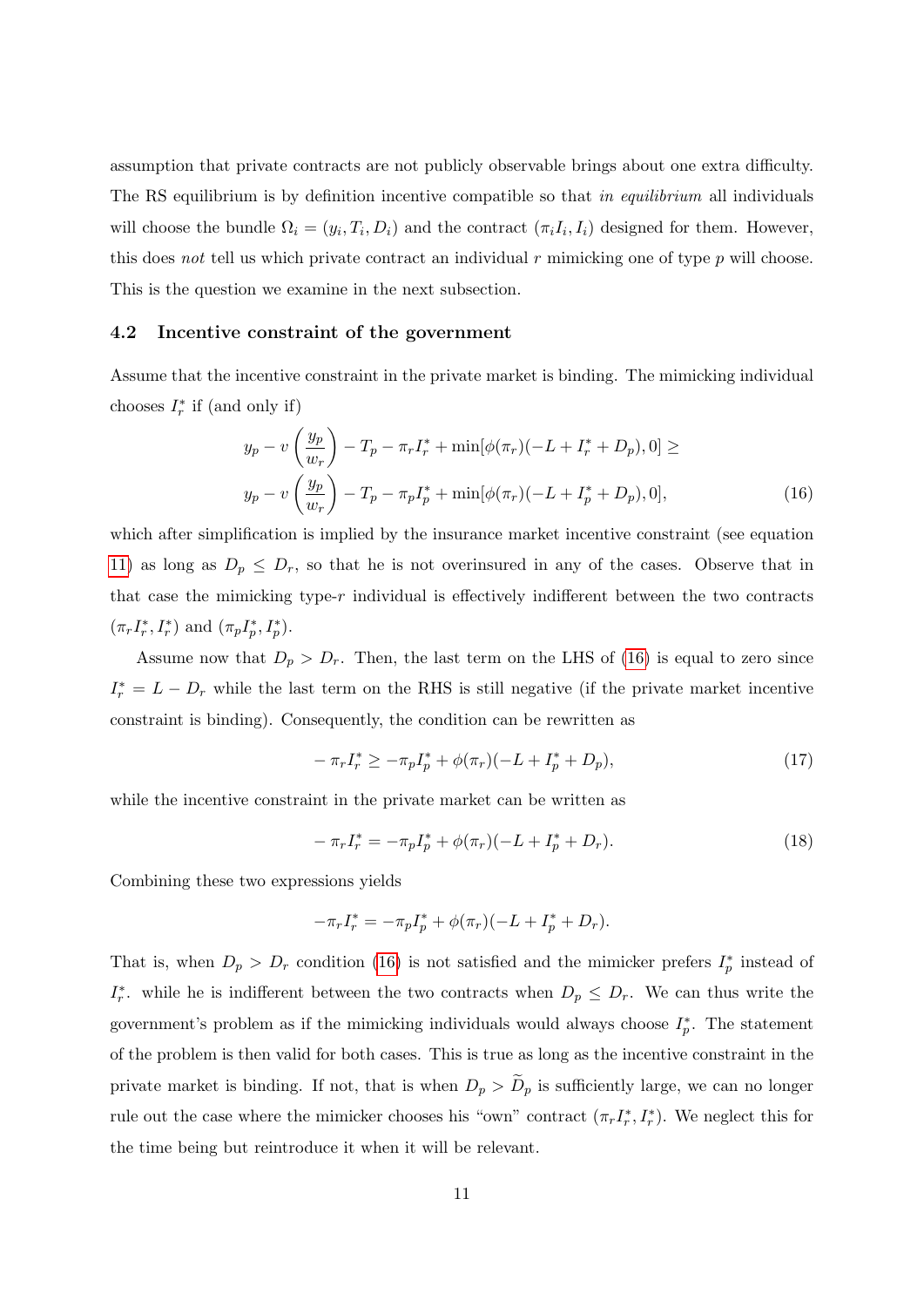#### 4.3 Optimal policy: problem and first-order conditions

We are now in a position to state the problem determining the optimal allocation. The Lagrangean associated with this problem is

$$
\mathcal{L} = \nu_r \Psi \left( y_r - v \left( \frac{y_r}{w_r} \right) - T_r - \pi_r I_r^* + \phi(\pi_r)(-L + I_r^* + D_r) \right) \n+ \nu_p \Psi \left( y_p - v \left( \frac{y_p}{w_p} \right) - T_p - \pi_p I_p^* + \phi(\pi_p)(-L + I_p^* + D_p) \right) \n+ \lambda \left( y_r - v \left( \frac{y_r}{w_r} \right) - T_r - \pi_r I_r^* + \phi(\pi_r)(-L + I_r^* + D_r) \right) \n- y_p + v \left( \frac{y_p}{w_r} \right) + T_p + \pi_p I_p^* - \phi(\pi_r)(-L + I_p^* + D_p) \right) + \mu \left( \sum_i \nu_i (T_i - \pi_i D_i) \right)
$$
\n(19)

Differentiating with respect to  $D_r$  and  $T_r$ , and assuming that there is an interior solution for  $T_r$ yields

$$
\frac{\partial \mathcal{L}}{\partial D_r} = \nu_r \Psi'_r \left( -\pi_r \frac{\partial I^*_r}{\partial D_r} + \phi(\pi_r) \left( \frac{\partial I^*_r}{\partial D_r} + 1 \right) \right) + \nu_p \Psi'_p \left( -\pi_p + \phi(\pi_p) \right) \frac{\partial I^*_p}{\partial D_r} \n- \lambda \left( \phi(\pi_r) - \pi_p \right) \frac{\partial I^*_p}{\partial D_r} - \lambda \pi_r - \mu \nu_r \pi_r,
$$
\n(20)

$$
\frac{\partial \mathcal{L}}{\partial T_r} = -\nu_r \Psi'_r - \lambda + \mu \nu_r = 0. \tag{21}
$$

combining these two conditions and using [\(12\)](#page-12-2) yields

$$
\frac{\partial \mathcal{L}}{\partial D_r} = \pi_r \nu_r \Psi'_r + \left[ \nu_p \Psi'_p \left( \phi(\pi_p) - \pi_p \right) - \lambda \left( \phi(\pi_r) - \pi_p \right) \right] \frac{\partial I_p^*}{\partial D_r} + \lambda \pi_r - \mu \nu_r \pi_r
$$
\n
$$
= \left[ \nu_p \Psi'_p \left( \phi(\pi_p) - \pi_p \right) - \lambda \left( \phi(\pi_r) - \pi_p \right) \right] \frac{\partial I_p^*}{\partial D_r},
$$
\n
$$
= -a \left[ \nu_p \Psi'_p \left( \phi(\pi_p) - \pi_p \right) - \lambda \left( \phi(\pi_r) - \pi_p \right) \right].
$$
\n(22)

Before commenting on this expression, let us derive its counterpart for the variables pertaining to individual p. Differentiating the Lagrangean expression with respect to  $D_p$  and  $T_p$  yields

<span id="page-14-2"></span><span id="page-14-0"></span>
$$
\frac{\partial \mathcal{L}}{\partial D_p} = \nu_p \Psi'_p \phi(\pi_p) - \lambda \phi(\pi_r) - \mu \nu_p \pi_p,\tag{23}
$$

<span id="page-14-3"></span>
$$
\frac{\partial \mathcal{L}}{\partial T_p} = -\nu_p \Psi_p' + \lambda + \mu \nu_p = 0.
$$
\n(24)

Combining these expressions, we have

<span id="page-14-1"></span>
$$
\frac{\partial \mathcal{L}}{\partial D_p} = \nu_p \Psi'_p \left( \phi(\pi_p) - \pi_p \right) - \lambda \left( \phi(\pi_r) - \pi_p \right). \tag{25}
$$

The first term in in this expression is positive and shows the benefit of providing more insurance to individual p; recall that these individuals are only partially insured on the private market.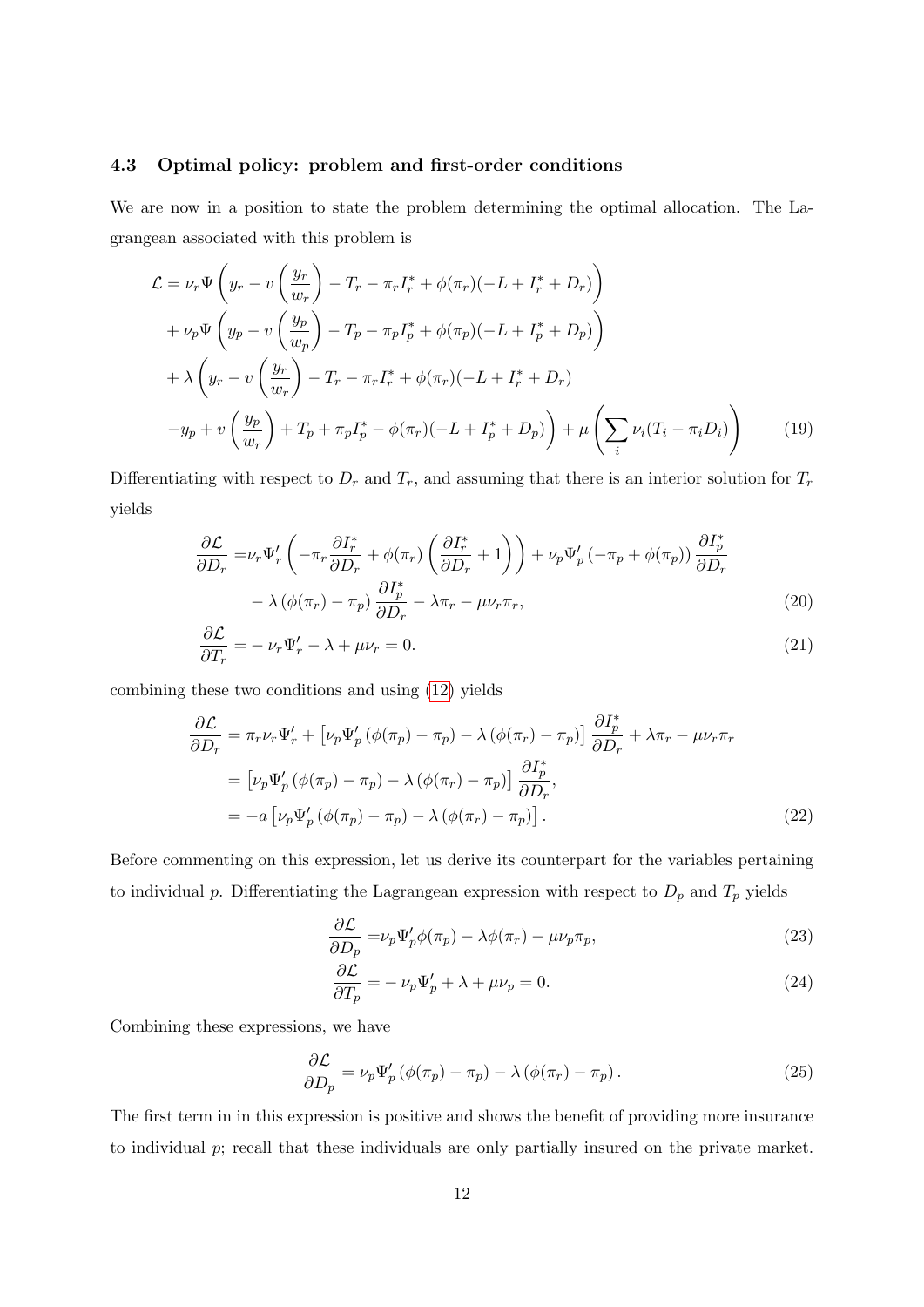The second term measures the costs in terms of incentive; the benefit of  $D_p$  to the mimicker (type r individuals) is larger than to the mimicked individuals. Since both terms are of opposite sign the expression evaluated at zero is ambiguous. Whether or not we want  $D_p > 0$  depends on the relative magnitude of the insurance and incentive terms. Recall that with fair insurance markets, social insurance was never optimal because it has an adverse incentive effect (favoring the mimicking rich more than the poor). When there is asymmetric information in the private market, there continues to be a negative incentive effect. However, there is also a positive effect because it increases insurance coverage of the poor (who are less than fully insured in the RS equilibrium). Observe that

<span id="page-15-1"></span>
$$
\frac{\partial \mathcal{L}}{\partial D_r} = -a \frac{\partial \mathcal{L}}{\partial D_p}.
$$
\n(26)

Consequently, the interpretation of  $(22)$  is similar to that of  $(25)$  except that the signs of the two effects are reversed.

Before proceeding with the characterization of  $D_p$  and  $D_r$  let us consider the case where we impose the *ad hoc* assumption that D is required to be uniform so that  $D_p = D_r = D$ . We then have from  $(26)$ 

<span id="page-15-0"></span>
$$
\frac{\partial \mathcal{L}}{\partial D} = \frac{\partial \mathcal{L}}{\partial D_p} + \frac{\partial \mathcal{L}}{\partial D_r} = \frac{\partial \mathcal{L}}{\partial D_p} (1 - a).
$$

Substituting from [\(25\)](#page-14-1) and rearranging successively yields

$$
\frac{\partial \mathcal{L}}{\partial D} = (1 - a)\nu_p \Psi_p'[\phi(\pi_p) - \pi_p] - \lambda[\phi(\pi_r) - \pi_p] + a\lambda[\phi(\pi_r) - \pi_p]
$$

$$
= (1 - a)\nu_p \Psi_p'[\phi(\pi_p) - \pi_p] - \lambda[\pi_r - \pi_p].
$$
\n(27)

Interestingly, the incentive term is now exactly the same as in the fair private market case. We again have an insurance term similar to that in [\(25\)](#page-14-1) but mitigated by the concomitant increase in  $D$  for the rich. Either way, we obtain that even simple uniform social insurance may be welfare improving due to private insurance market imperfections. And this is the case even though its incentive effect is negative.

Let us now return to the case where social insurance is not restricted to be uniform. Expres-sions [\(22\)](#page-14-0) and [\(25\)](#page-14-1) are valid as long as  $I_p^*$  is given by [\(12\)](#page-12-2) that is as long as  $D_p \leq \tilde{D}_p$ ; otherwise we have  $\partial I_p^* / \partial D_r = 0$  and  $\partial I_p^* / \partial D_p = -1$  so that equation [\(22\)](#page-14-0) reduces to

<span id="page-15-2"></span>
$$
\frac{\partial \mathcal{L}}{\partial D_r} \equiv 0,\tag{28}
$$

while [\(25\)](#page-14-1) is replaced by

<span id="page-15-3"></span>
$$
\frac{\partial \mathcal{L}}{\partial D_p} = \nu_p \Psi'_p \pi_p - \lambda \pi_p - \mu \nu_p \pi_p = -\pi_p \frac{\partial \mathcal{L}}{\partial T_p},\tag{29}
$$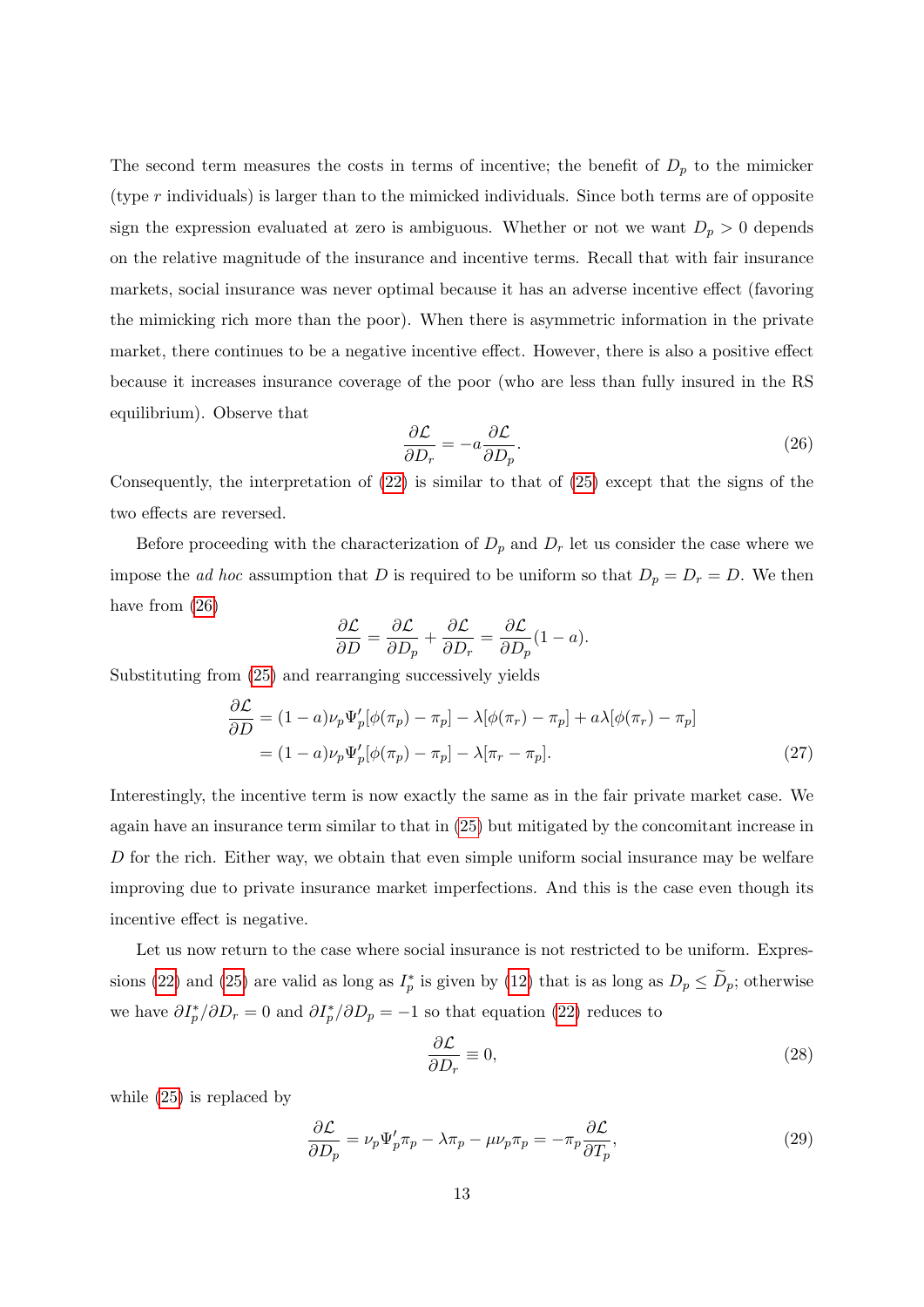which is equal to zero as long as there is an interior solution for  $T_p$ . When both individuals (as well as the mimicker in the incentive constraint) are fully insured,  $D_p$  is equivalent to a transfer to individual  $p$  (a negative tax) and the instrument is redundant. Consequently, nothing can be gained by setting  $D_p > \tilde{D}_p$ .<sup>[11](#page--1-0)</sup>

#### <span id="page-16-0"></span>4.4 Optimal policy: no redistributive concerns

The expressions presented in the previous subsection and their interpretations have shown that both redistributive and efficiency considerations are relevant. In other words, in addition to its redistributive role studied in Section [3,](#page-9-0) social insurance now corrects the partial insurance market failure brought about by adverse selection. Section [3](#page-9-0) has shown that when there is no market failure so that redistribution is the only relevant concern, social insurance is not desirable under positive correlation. Before studying the general solution, let us consider the "opposite" case namely where the government does not care about redistribution, *i.e.*  $\Psi'(V) = 1$ , but when there is adverse selection in the private insurance market. Recall that without any government intervention, the low-risk agents have only partial insurance coverage  $I_p^* < L$  in the RS equilibrium. This is, given that individuals are risk averse, i.e.  $\phi(\pi_i) > \pi_i$ , an inefficient allocation. Intuitively, one would expect that social insurance at the very least ought to complete the poor's coverage to achieve full insurance. To see how this is brought out by the FOCs observe first that absent of redistributive concern it is plain that the solution implies  $\lambda = 0$ . Since taxes and transfers have no impact on social welfare, they can always be set so that the self-selection constraint is satisfied at no welfare cost. In other words, a first-best outcome can be implemented. For instance, one can set  $D<sub>r</sub> = 0$  (the rich are fully insured anyway) and provide social insurance to the poor of  $D_p = L - I_p^*$  "financed" by a tax of  $\pi_r D_p$  levied on the poor. Then, both individuals are fully insured and the rich individuals' incentives to mimick are nil, since they would pay the same price for social insurance as they do for private insurance. And it is obvious that the poor do not want to mimick the rich for otherwise they would have to pay  $\pi_r L$  to get full insurance. With this policy there is a budgetary surplus of  $\nu_p D_p(\pi_r - \pi_p)$ . It

$$
\frac{\partial \mathcal{L}}{\partial D_r} = \lambda(\phi(\pi_r) - \pi_p) > 0,
$$
  

$$
\frac{\partial \mathcal{L}}{\partial D_p} = -\lambda(\phi(\pi_r) - \pi_p) < 0.
$$

Consequently, we continue to find that nothing can be gained by setting  $D_p > \tilde{D}_p$ .

<sup>&</sup>lt;sup>11</sup>As mentioned above, when  $D_p > \tilde{D}_p$  and  $D_p$  is sufficiently large, the mimicking individual may prefer to buy  $I_p^*$  in the private market. In that case, [\(28\)](#page-15-2) and [\(29\)](#page-15-3) are replaced by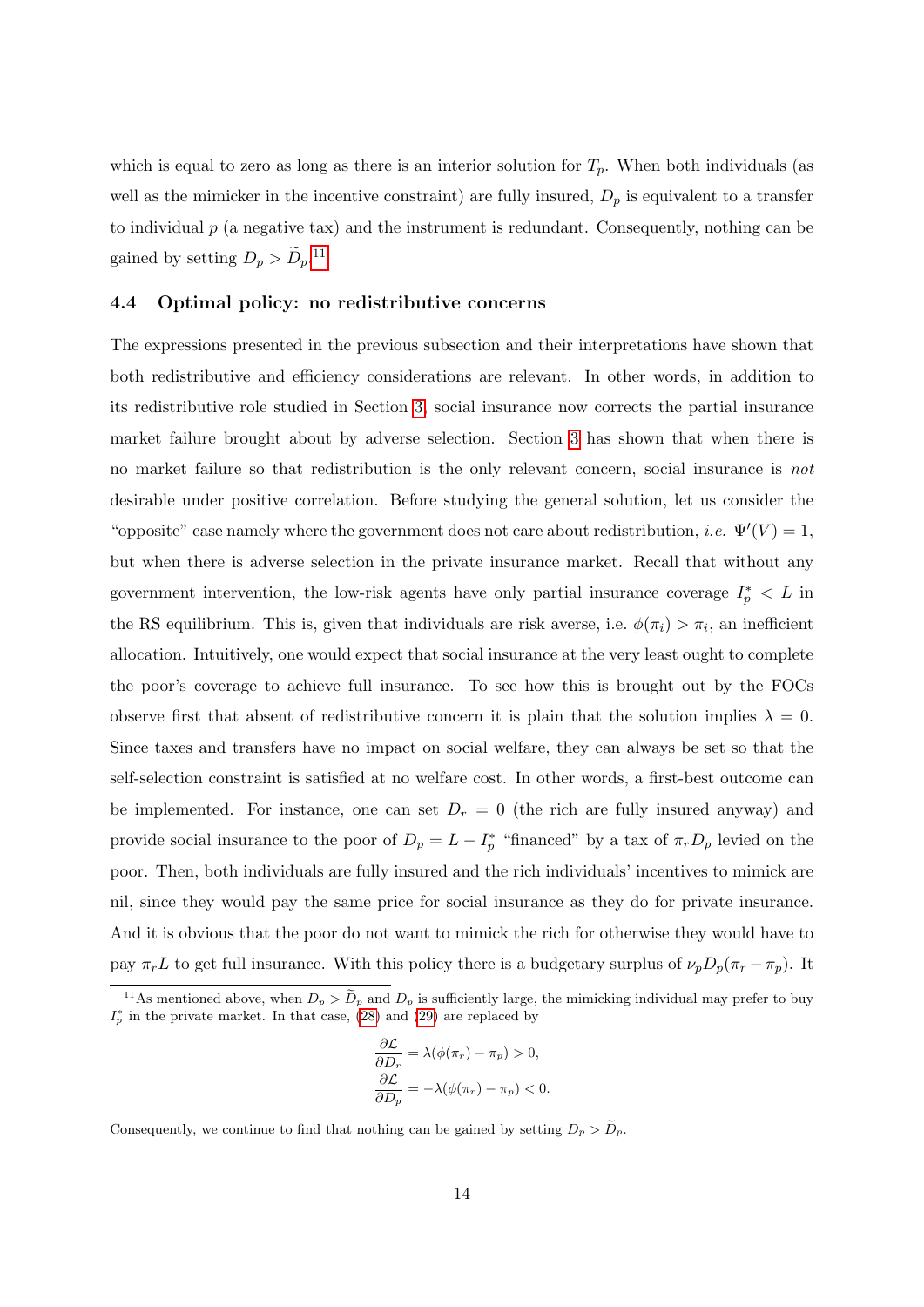can be redistributed through a uniform transfer which has no impact on the incentive constraint yielding  $T_p = \pi_r D_p - \nu_p D_p(\pi_r - \pi_p)$  and  $T_r = -\nu_p D_p(\pi_r - \pi_p)$ .

To show that this solution indeed satisfies the FOCs note that with  $\lambda = 0$  and  $\Psi' = 1$ , equations [\(21\)](#page-14-2) and [\(24\)](#page-14-3) yield  $\mu = 1$ . It then follows from equations [\(25\)](#page-14-1), [\(29\)](#page-15-3) and [\(28\)](#page-15-2) that  $\partial \mathcal{L}/\partial D_p > 0$  up to  $D_p = L - I_p^*$  and equal to zero when  $D_p = L - I_p^*$ , while  $\partial \mathcal{L}/\partial D_p = 0$ . Observe that this characterizes the minimal level of  $D_p$  which implements a first-best solutions. Higher levels of social insurance leave welfare unaffected, but the same allocation could also be implemented in a "trivial" way by providing say uniform full social insurance  $D = L$ ; see equation [\(27\)](#page-15-0).

#### 4.5 Optimal policy: general solution

We are now in a position to characterize the solution. To do this in the simplest possible way, the graphical illustration provided in Figure 1 is useful. The figure projects our problems into the



Figure 1: Welfare level curves in the  $(D_r, D_p)$  space

 $(D_r, D_p)$  space. Clearly, neither of these variables will exceed L so we can restrict our attention to the domain  $[0, L] \times [0, L]$ . The lines  $B, C, E, F$  represent some randomly selected level curves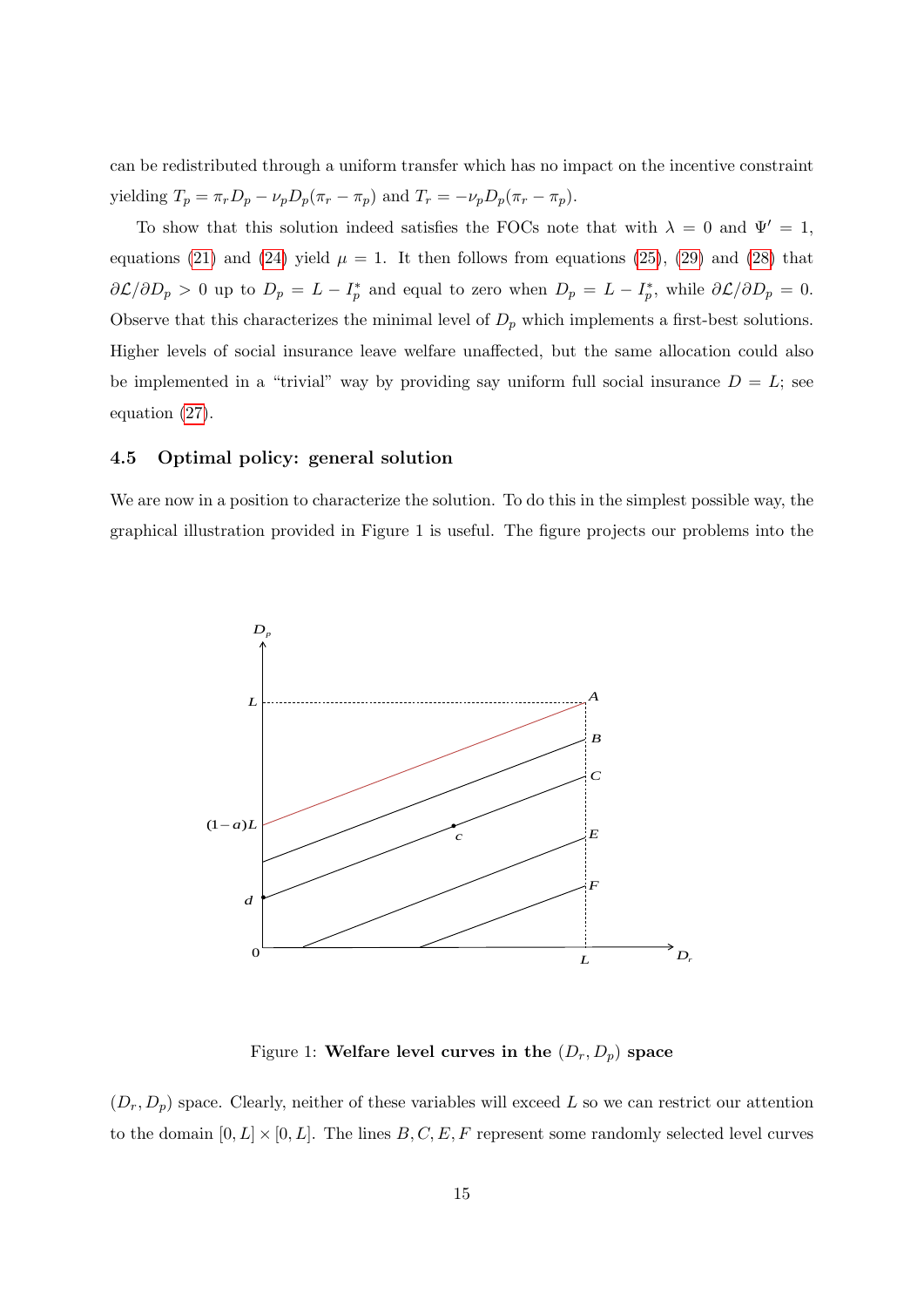of  $\mathcal L$ . To represent them we use [\(26\)](#page-15-1), which implies that these are all straight lines with slope of a. In addition, A represents equation [\(15\)](#page-12-3) defining  $\widetilde{D}_p$  as function of  $D_r$ . It is also a straight line, with slope  $a$  and thus parallel to the level curves. We can neglect the area above  $A$  because we already know from the previous subsection that nothing can be gained by setting  $D_p > D_p$ . For instance, point c, with both insurance benefits strictly positive yields the same level of welfare as d, on the vertical axis so that  $D<sub>r</sub> = 0$ . Similarly, any point on E can be duplicated by the intersection of this line with the horizontal axis.

This figure shows that one of the two instruments is always redundant. Nothing can be gained by choosing a point at the interior of the square. Assuming that redundant instruments are not used it is plain from the graphical representation that the solution is then given by  $D_r = 0$  and some  $D_p^* \in [0, (1-a)L]$ , when  $\partial \mathcal{L}(0,0)/\partial D_p > 0$  *i.e.*, when [\(25\)](#page-14-1) evaluated at  $D_r = D_p = 0$  is strictly positive. Note that from [\(26\)](#page-15-1) this automatically implies that  $\partial \mathcal{L}(0,0)/\partial D_r < 0$ . On the other hand, when  $\partial \mathcal{L}(0,0)/\partial D_r > 0$  so that  $\partial \mathcal{L}(0,0)/\partial D_p < 0$  we can set  $D_p = 0$  and determine the best  $D_r^* \in [0, L]$ .

Intuitively, when  $\partial \mathcal{L}(0,0)/\partial D_p > 0$ , we know from the discussion in the previous subsection that the positive insurance effect of  $D_p$  outweighs the negative incentive effect. The opposite is true for  $D_r$ . Consequently, we can set  $D_r = 0$  and the solution of  $D_p$  is then either given by an "interior" solution in the interval  $D_p^* \in [0, (1-a)L)$  such that [\(25\)](#page-14-1) is zero. Alternatively, if welfare continues to increase up to  $(1 - a)L$ , we obtain  $D_p^* = (1 - a)L$ , that is  $D_p^* = \widetilde{D}_p$  and social insurance for  $p$  is increased until the incentive constraint in the private market is no longer binding so that poor individuals are fully insured. This outcome is very much "as expected" but one has to keep in mind that it may or may not be the optimal policy.

The opposite case where  $\partial \mathcal{L}(0,0)/\partial D_p < 0$  is more surprising. We can then set  $D_p = 0$ and  $0 < D_r^* \leq L$ . This means that while p is already underinsured, while r is fully insured anyway, it proves beneficial to provide social insurance to the rich. This insurance, in turn will decrease the private insurance available to the poor, via the private market incentive constraint. So, even though the policy is aimed at redistributing to  $p$ , we give social insurance to  $r$ , leaving p underinsured. This is beneficial here because the incentive effect outweighs the insurance effect. In words, the policy relaxes the incentive constraint, which in turn makes it possible to redistribute more via income taxation.

Summing up, it turns out that unless  $\partial \mathcal{L}(0,0)/\partial D_p = 0$  which is not generically true, the solution always implies that some social insurance is provided to one type of individuals. This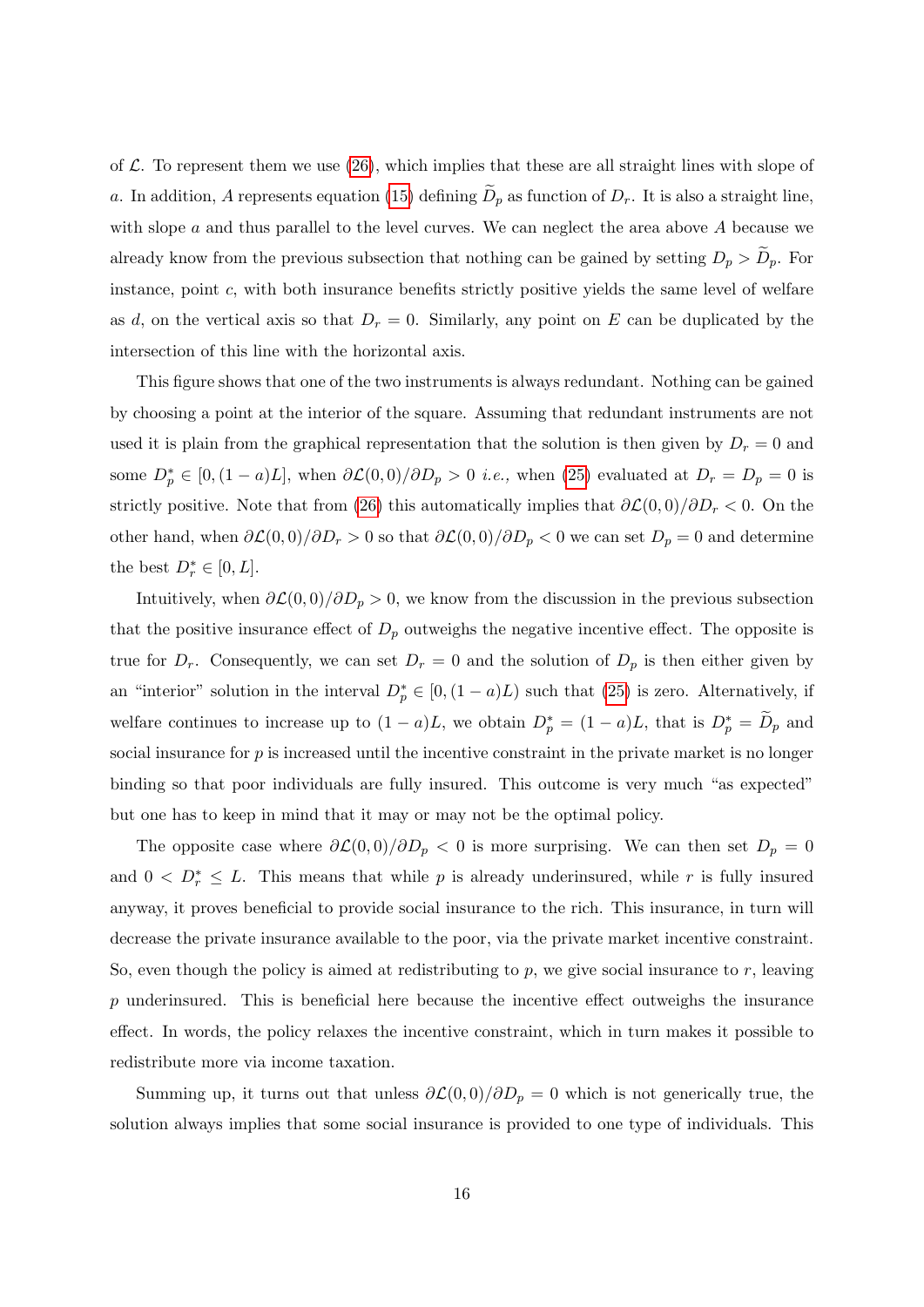is in sharp contrast with the fair insurance market case where no social insurance was desirable under positive correlation.

Observe also that in either was the solution is obtained by balancing the positive effect of correcting a market failure with the adverse redistributive impact that social insurance has under positive correlation between risk and ability. In that sense the general solution is roughly speaking a "convex combination" of the outcomes achieved in the two extreme cases presented in Section [3](#page-9-0) (no market failure) and in Subsection [4.4](#page-16-0) (no redistribution).

The main results of this section are summarized in the following proposition.

**Proposition 2** When the private insurance market is characterized by the Rothschild-Stiglitz equilibrium and the correlation between income and risk is positive, then

(i) When  $\Psi' = 1$  so that there is no concern for redistribution, a first-best outcome with full insurance for all can be implemented. The minimal amount of social insurance to achieve this is given by  $D_p = L - I_p^*$  and  $D_r = 0$ . In other words, social insurance merely completes the market coverage provided to the poor.

(ii) When  $\Psi'$  is strictly convex so that redistribution matters, the solution is second-best and we have

(a) The rich are always fully insured (be it private or public) while the poor may or may not be fully insured.

(b) It is always desirable to provide some social insurance.

(c) Depending on the strength of the insurance and incentive effect, social insurance is always redundant for one type of individuals. It is positive for the poor if the insurance effect outweighs the incentive effect and it is positive for the rich otherwise.

### <span id="page-19-0"></span>5 Misperception and social insurance

We now introduce an additional source of imperfection in private insurance markets, namely the fact that some high-risk individuals may be overconfident and misleadingly think that they have a low health risk. As argued above this appears to be the case in reality, in particular for the dependency risk associated with long-term care needs. One can expect this to further strengthen the case for social insurance.

We assume that part of the high-risk individuals are overconfident concerning their health risk. Formally, we then have three types of individuals indexed by  $r$ ,  $o$  and  $p$  and in (strictly positive) proportions  $\nu_r$ ,  $\nu_o$  and  $\nu_p$ . Types r and p are the same as before and we have  $w_r > w_p$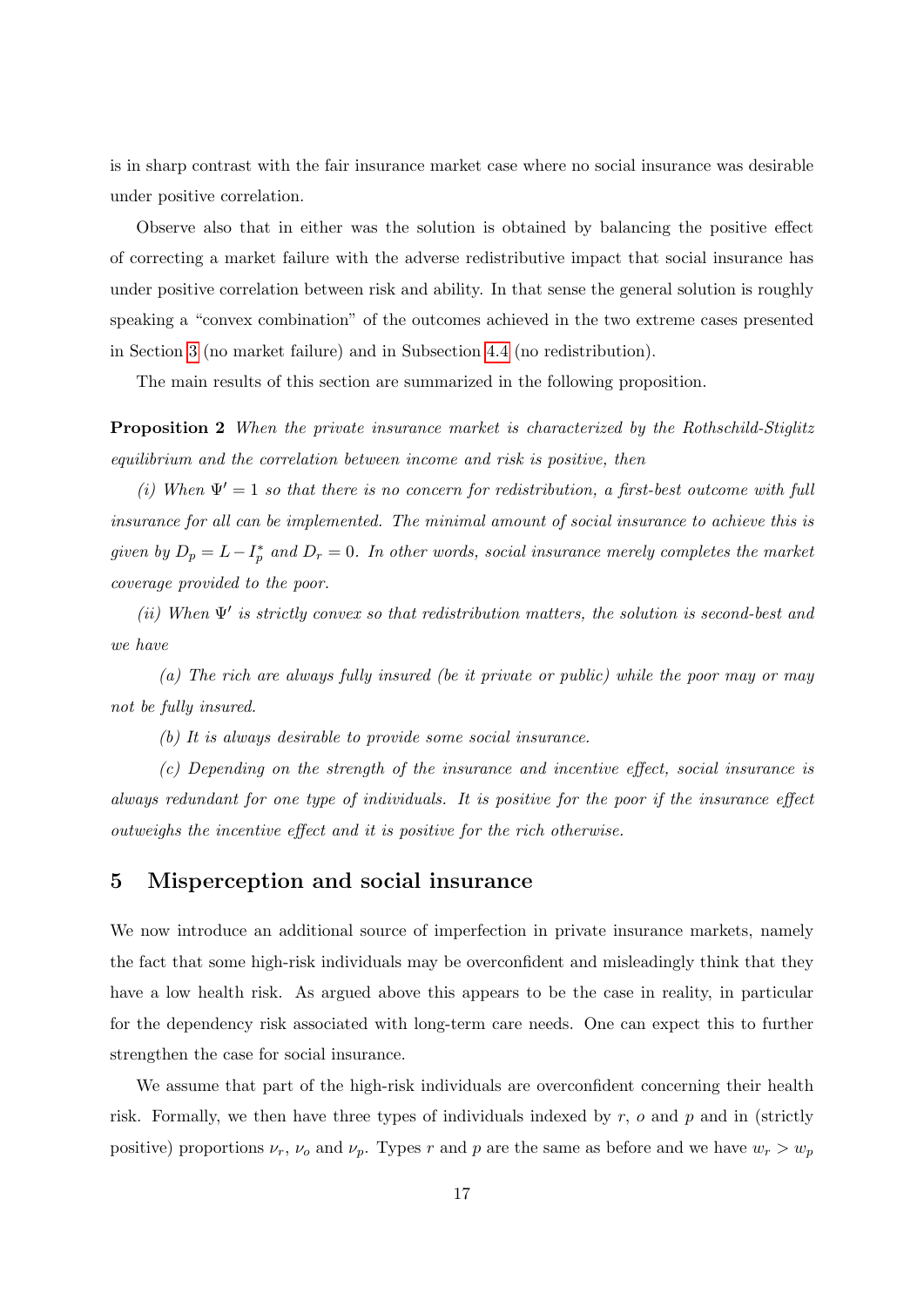and  $\pi_r \equiv \pi_h > \pi_p \equiv \pi_\ell$ . Type *o* individuals are the same as type *r* except that they are overconfident and think that their risk is  $\pi_{\ell}$  while in reality it is  $\pi_{h}$ . And it is this perceived risk which determines their demand in the insurance market. Consequently, insurance companies cannot screen between overconfident and low-risk agents. That is, individuals are separated on the basis of their beliefs.

The insurance market equilibrium is then as follows.<sup>[12](#page--1-0)</sup> For high-risk individuals the presence of overconfident individuals changes nothing; they get full insurance at an actuarial fair price. Low-risk agents, by contrast, get a different contract which insures self-selection. We assume that social insurance is uniform so that  $D_p = D_r = D_o = D$ . The average probability of a damage for overconfident and low-risk agents is given by

<span id="page-20-0"></span>
$$
\pi_{po} \equiv \frac{\nu_o \pi_r + \nu_p \pi_p}{\nu_o + \nu_p}
$$

Specifically, the coverage,  $I_{po}$ , low-risk and overconfident agents get is determined by the following self-selection constraint

$$
y_r - v\left(\frac{y_r}{w_r}\right) - T_r - \pi_r I_r + \phi(\pi_r)(-L + I_r + D) \ge
$$
  

$$
y_r - v\left(\frac{y_r}{w_r}\right) - T_r - \pi_{po} I_{po} + \phi(\pi_r)(-L + I_{po} + D),
$$
 (30)

where  $I_r^* = L - D_r$ . Formally,  $I_{po}^*$  is then defined by

<span id="page-20-1"></span>
$$
I_{po}^* = \frac{\phi(\pi_r) - \pi_r}{\phi(\pi_r) - \pi_{po}} (L - D).
$$
\n(31)

Note that  $I_{po}^*$  is the same for overconfident and low-risk individuals. In the following analysis it will be helpful to define

<span id="page-20-2"></span>
$$
b \equiv \frac{\phi(\pi_r) - \pi_r}{\phi(\pi_r) - \pi_{po}} < 0. \tag{32}
$$

Turning to the incentive constraints in the governments problem, we consider the following three

<sup>&</sup>lt;sup>12</sup>Existence may require some additional restriction, in particular on proportions which we neglect here for simplicity.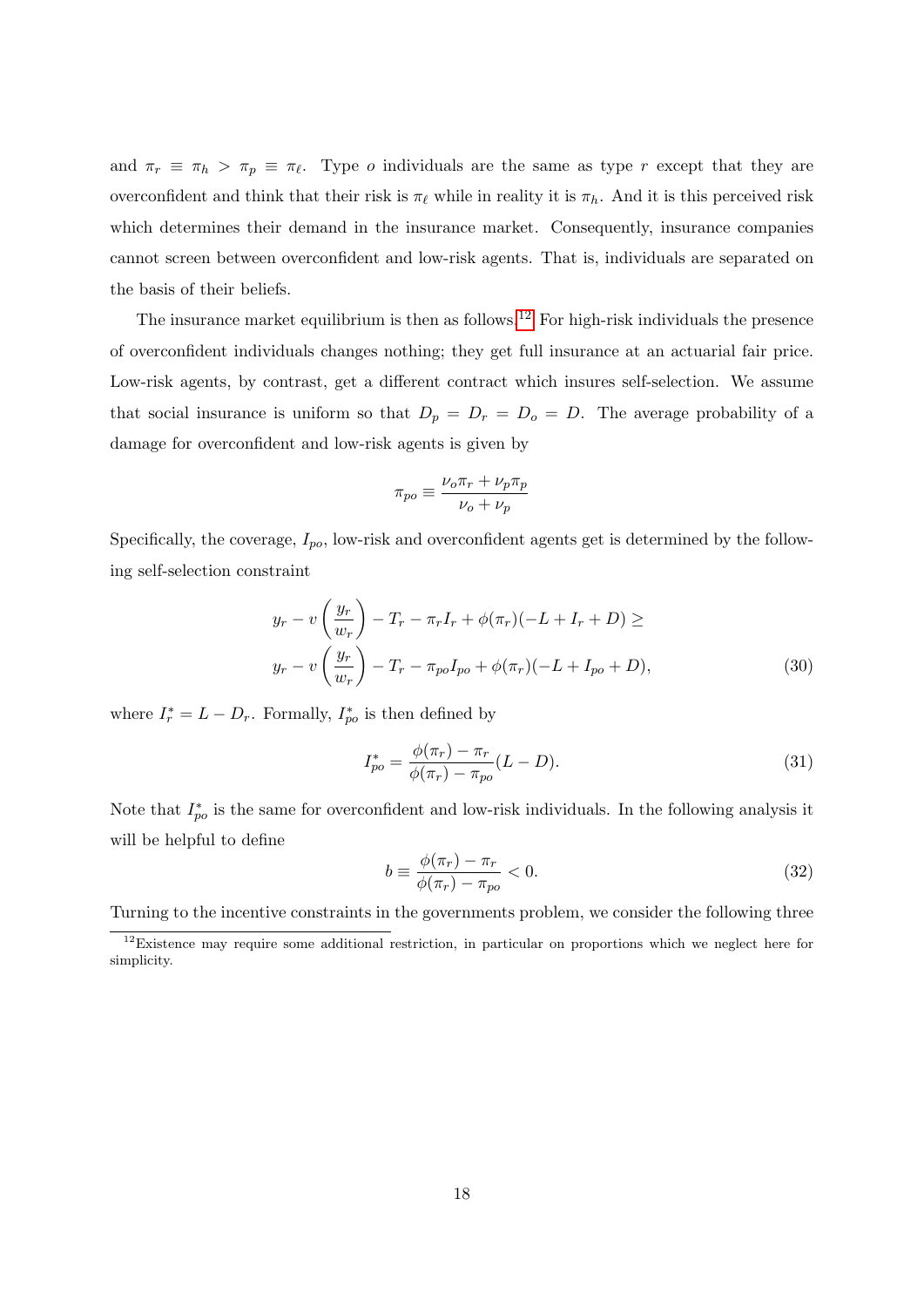constraints

<span id="page-21-2"></span>
$$
y_r - v\left(\frac{y_r}{w_r}\right) - T_r - \pi_r I_r^* + \phi(\pi_r)(-L + I_r^* + D) \ge
$$
  
\n
$$
y_p - v\left(\frac{y_p}{w_r}\right) - T_p + \pi_r I_r^* + \phi(\pi_r)(-L + I_r^* + D),
$$
  
\n
$$
v = v\left(\frac{y_r}{w_r}\right) - T_r = I_r^* + \phi(-)(-L + I_r^* + D) >
$$
\n(33)

<span id="page-21-0"></span>
$$
y_r - v\left(\frac{y_r}{w_r}\right) - T_r - \pi_r I_r^* + \phi(\pi_r)(-L + I_r^* + D) \ge
$$
  
\n
$$
y_o + v\left(\frac{y_o}{w_r}\right) + T_o + \pi_r I_r^* + \phi(\pi_r)(-L + I_r^* + D),
$$
  
\n
$$
y_o - v\left(\frac{y_o}{w_r}\right) - T_o - \pi_{po} I_{po}^* + \phi(\pi_p)(-L + I_{po}^* + D) \ge
$$
\n(34)

<span id="page-21-1"></span>
$$
y_p - v\left(\frac{y_p}{w_r}\right) - T_p + \pi_{po} I_{po}^* + \phi(\pi_p)(-L + I_{po}^* + D),\tag{35}
$$

The first of these constraints prevents  $r$  from mimicking  $p$ , the second  $r$  from mimicking  $o$ , and the third  $o$  from mimicking  $p$ . Observe that these constraints assume that mimicking individuals choose their "own" contract in the private market. With uniform social insurance this is necessarily true and follows directly from [\(30\)](#page-20-0).

Combining the incentive constraints shows that [\(34\)](#page-21-0) and [\(35\)](#page-21-1) together imply [\(33\)](#page-21-2). In words, when the constraints from  $r$  to  $o$  and from  $o$  to  $p$  are satisfied, the constraint from  $r$  to  $p$  is necessarily also satisfied. There is thus no need to impose [\(33\)](#page-21-2) as separate constraint.

The Lagrangean of the government is then given by

$$
\mathcal{L} = \nu_r \Psi \left( y_r - v \left( \frac{y_r}{w_r} \right) - T_r - \pi_r I_r^* + \phi(\pi_r)(-L + I_r^* + D) \right) \n+ \nu_p \Psi \left( y_p - v \left( \frac{y_p}{w_p} \right) - T_p - \pi_{po} I_{po}^* + \phi(\pi_p)(-L + I_{po}^* + D) \right) \n+ \nu_o \Psi \left( y_o - v \left( \frac{y_o}{w_r} \right) - T_o - \pi_{po} I_{po}^* + \phi(\pi_r)(-L + I_{po}^* + D) \right) \n+ \lambda_1 \left( y_r - v \left( \frac{y_r}{w_r} \right) - T_r - \pi_r I_r^* + \phi(\pi_r)(-L + I_r^* + D) \right) \n- y_o + v \left( \frac{y_o}{w_r} \right) + T_o + \pi_r I_r^* - \phi(\pi_r)(-L + I_r^* + D) \n+ \lambda_2 \left( y_o - v \left( \frac{y_o}{w_r} \right) - T_o - \pi_{po} I_{po}^* + \phi(\pi_p)(-L + I_{po}^* + D) \right) \n- y_p + v \left( \frac{y_p}{w_r} \right) + T_p + \pi_{po} I_{po}^* - \phi(\pi_p)(-L + I_{po}^* + D) \right) + \mu \left( \sum_i \nu_i (T_i - \pi_i D) \right)
$$
\n(36)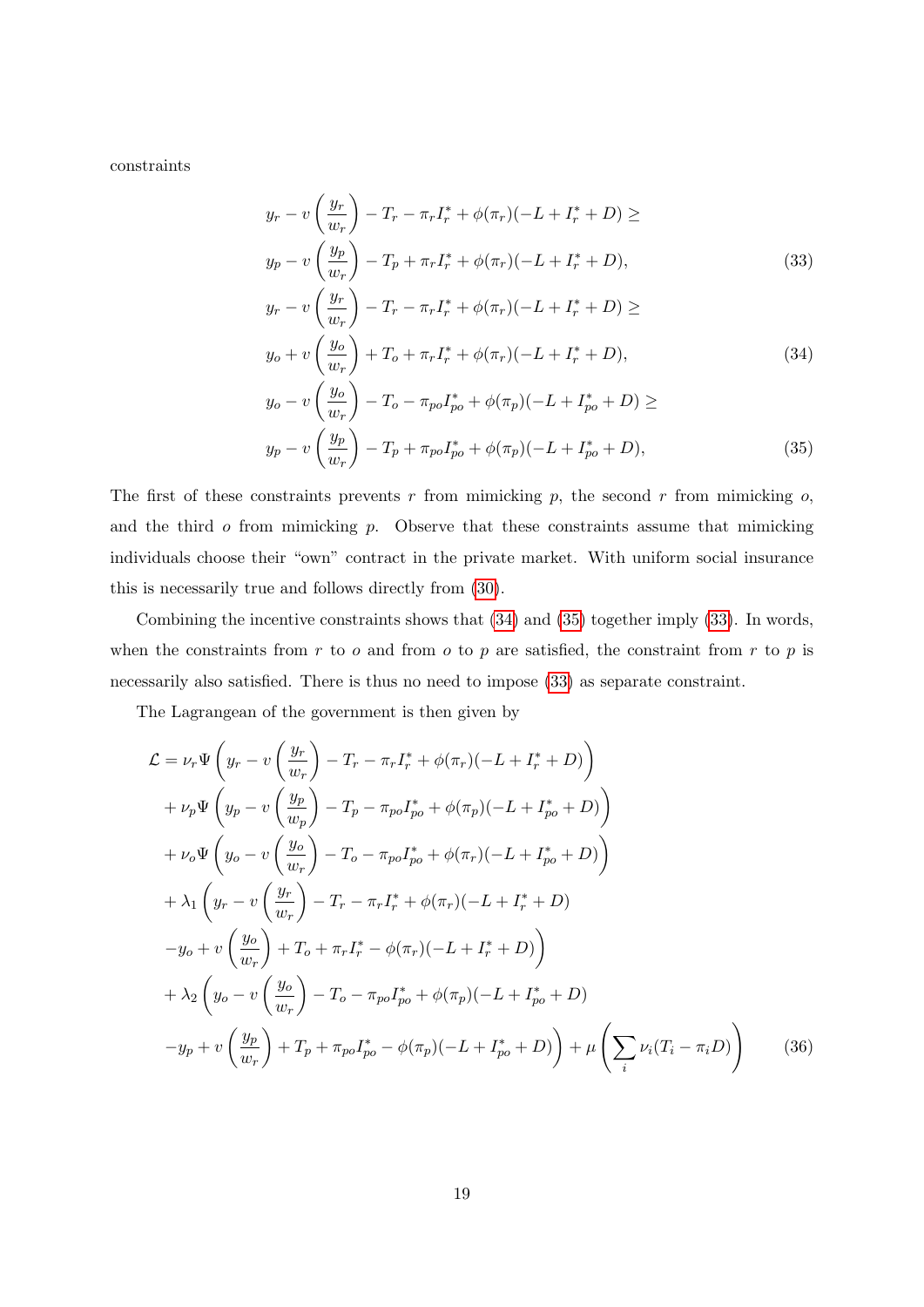The FOCs are given by

<span id="page-22-0"></span>
$$
\frac{\partial \mathcal{L}}{\partial D} = \nu_r \Psi'_r \pi_r + \nu_p \Psi'_p \left[ -\pi_{po} \frac{\partial I_{po}^*}{\partial D} + \phi(\pi_p) \left( 1 + \frac{\partial I_{po}^*}{\partial D} \right) \right] \n+ \nu_o \Psi'_o \left[ -\pi_{po} \frac{\partial I_{po}^*}{\partial D} + \phi(\pi_r) \left( 1 + \frac{\partial I_{po}^*}{\partial D} \right) \right] - \mu(\nu_r \pi_r + \nu_p \pi_p + \nu_0 \pi_r)
$$
\n(37)

$$
\frac{\partial \mathcal{L}}{\partial T_r} = -\nu_r \Psi'_r - \lambda_1 + \mu \nu_r = 0 \tag{38}
$$

$$
\frac{\partial \mathcal{L}}{\partial T_p} = -\nu_p \Psi_p' + \lambda_2 + \mu \nu_p = 0 \tag{39}
$$

$$
\frac{\partial \mathcal{L}}{\partial T_o} = -\nu_o \Psi_o' + \lambda_1 - \lambda_2 + \mu \nu_o = 0 \tag{40}
$$

Using  $(31)$  and  $(32)$ , equation  $(37)$  can be rewritten as

$$
\frac{\partial \mathcal{L}}{\partial D} = \nu_r \Psi'_r \pi_r + \nu_p \Psi'_p \left[ \pi_{po} b + \phi(\pi_p) (1 - b) \right] + \nu_o \Psi'_o [\pi_{po} b + \phi(\pi_r) (1 - b)] - \mu (\nu_r \pi_r + \nu_p \pi_p + \nu_0 \pi_r)
$$
\n(41)

observe that  $\pi_{po}b + \phi(\pi_r)(1-b) = b[\pi_{po} - \phi(\pi_r)] + \phi(\pi_r) = \pi_r$ . Substituting, we have

<span id="page-22-1"></span>
$$
\frac{\partial \mathcal{L}}{\partial D} = \nu_r \Psi'_r \pi_r + \nu_o \Psi'_o \pi_r + \nu_p \Psi'_p \pi_p - \mu(\nu_r \pi_r \n+ \nu_p \pi_p + \nu_0 \pi_r) + \nu_p \Psi'_p [\pi_{po} b + \phi(\pi_p) (1 - b) - \pi_p] \n= -\lambda_1 \pi_r + \lambda_2 \pi_p + (\lambda_1 - \lambda_2) \pi_r + \nu_p \Psi'_p [\pi_{po} b + \phi(\pi_p) (1 - b) - \pi_p] \n= \nu_p \Psi'_p [\pi_{po} b + \phi(\pi_p) (1 - b) - \pi_p] - \lambda_2 (\pi_r - \pi_p)
$$
\n(42)

Equation [\(42\)](#page-22-1) includes ones again an insurance term and an incentive term. The incentive term is negative given  $\pi_r > \pi_p$ , and its interpretation is exactly the same as in Section [3.](#page-9-0) When the mimicker has a higher risk than the mimicked individual, uniform social insurance reinforces the incentive constraint. Interestingly, only individuals  $r$  and  $p$  matter for this term; all effects pertaining to individuals o cancel out. This is because they appear both as mimicked and mimicking individual in the incentive constraints.

Turning to the insurance term, it is positive because the first two terms in brackets represent a convex combination of two terms which are both larger than  $\pi_p$ . Recall that  $b = \partial I_{po}^* / \partial D$ is defined by [\(32\)](#page-20-2) and satisfies  $0 < b < 1$ . To interpret this term first observe that given the way we combined the FOCs, we are effectively considering a variation  $dD$  which is financed by an increase in  $T_i$  so that  $dT_i = \pi_i dD$ . In words, individuals face a tax increase which equals the expected cost of the extra social insurance they receive. The first term in [\(42\)](#page-22-1) measures the impact of this variation on the contribution to social welfare of  $p$ . To see this note that the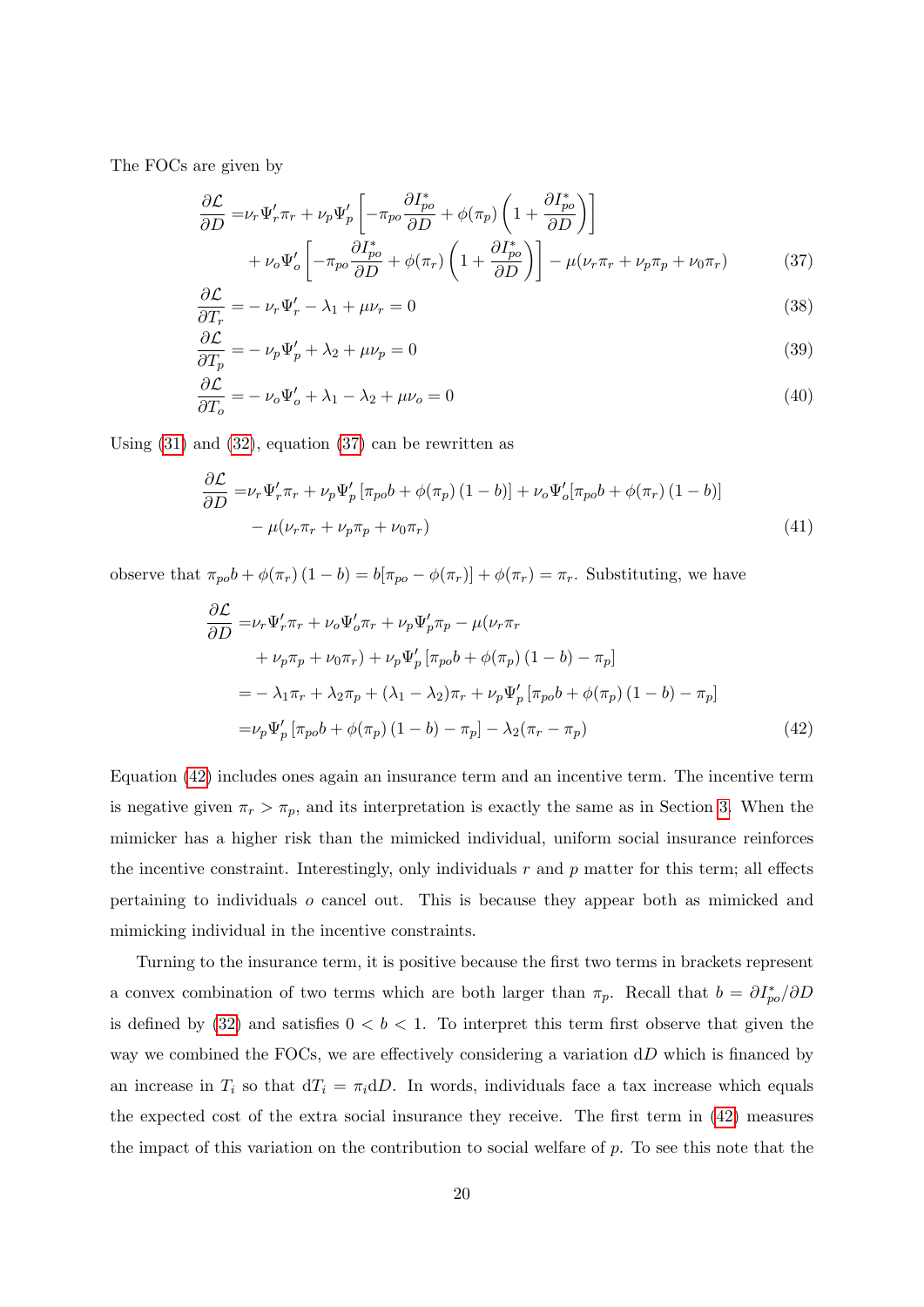first term in brackets measures the premium savings in the private market. The second term measures the benefit of the extra insurance protection; it accounts for the fact that when D increases by 1,  $I_{po}^*$  decreases by b. Individuals thus receive a net extra benefit of  $(1-b)$ , which is weighted by  $\phi(\pi_p)$  since it occurs in the bad state of nature. The third term represents the cost of the "compensating" tax increase. Finally, the term in brackets is multiplied by  $\nu_p\Psi'_p$  to convert individual utility into contributions to social welfare.

It may be surprising at first, that only the impact on  $p$  appears in  $(42)$ . However, this is also easily understood. First, the counterpart of this term for r obviously vanishes because these individuals are already fully insured. Consequently, public insurance only crowds out private coverage at the same cost. Turning to individuals o, the corresponding bracketed term would be  $[\pi_{po}b + \phi(\pi_r)(1-b) - \pi_r]$ . We have already shown above that  $\pi_{po}b + \phi(\pi_r)(1-b) = \pi_r$  so that this expression also vanishes. Recall also that this equation is obtained by substituting for b, that is effectively by making use of the private market incentive constraint. Intuitively, this makes sense. Individuals  $r$  and  $o$  are alike as far as their real preferences are concerned and also with the considered variation  $dT_r = dT_0 = \pi_r dD$ . Consequently, if o would become better off by the considered variation,  $r$  mimicking  $\sigma$  would be better off too and this would violate the IC constraint. In other words, the result arises because  $I_{po}^*$  adjusts to satisfy the private market IC constraint.

It thus turns out that individuals o are of no direct relevance when it comes to the desirability of uniform social insurance. Overconfidence comes in indirectly though because it increases the cost of private insurance for  $\pi_p$ ; they now pay insurance protection at a price of  $\pi_{po} > \pi_p$  which is larger than the fair rate (because they are pooled with individuals o).

To sum up, uniform social insurance is desirable if (and only if) the insurance term (evaluated at  $D = 0$ ) outweighs the incentive term. Observe that both terms are constant except for  $\nu_p \Psi_p'$ which will decrease with D as the poor become better of  $13$  Consequently, when the insurance term is positive for  $D = 0$ , we may get an interior solution at some level  $D^*$  for which [\(42\)](#page-22-1) vanishes or full insurance with  $D^* = L$ . Clearly both the desirability of social insurance and its level depend on  $\pi_r - \pi_p$ . When this term is small we can expect a sizeable level of social insurance whereas little or no social insurance will be optimal as the difference in risks increases.

**Proposition 3** Assume that some of the high-risk individuals are overconfident concerning their health risk while there continues to be adverse selection in the private insurance market and

<sup>&</sup>lt;sup>13</sup>Recall that we know from [\(31\)](#page-20-1) that they will never be fully insured except when  $D = L$ .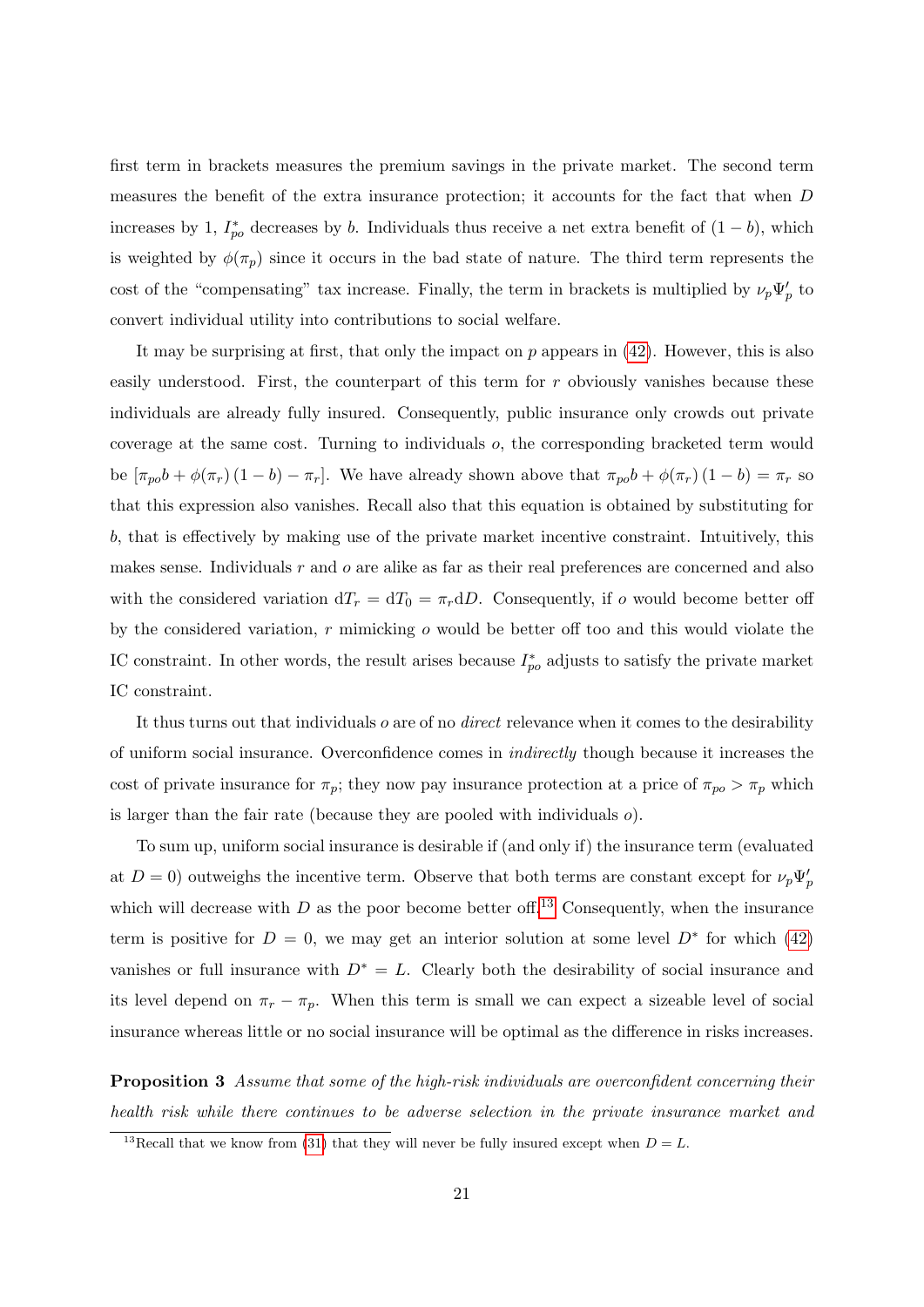productivity and risk are positively correlated, then:

(i) Uniform social insurance continues to have a positive insurance and a negative incentive effect. The incentive effect is the same as in the absence of overconfidence, while the insurance term has a different structure.

(ii) Overconfident individuals have no direct relevance when it comes to the desirability of uniform social insurance. Any attempt to redistribute towards this group would be undone by the private market incentive constraints. However, overconfidence comes in indirectly, though because it increases the cost of private insurance for the low-productivity individuals.

## 6 Conclusion

This paper has revisited the role of social insurance to supplement a general income tax. We have assumed that neither public nor private insurers can observe risk. Instead, the private insurance market suffers from asymmetric information, a Rothschild and Stiglitz equilibrium emerges and low-risk individuals are only partly insured. We have concentrated on the case of positive correlation between loss probability and productivity which is relevant for the old-age dependency risk. This is the interesting case from our perspective, because it implies that social insurance, whether uniform or not, is not desirable when private insurance markets are fair.

We have shown that with adverse selection in the insurance market social insurance does have a role to play. When there is no concern for redistribution it can achieve a first-best outcome by completing the market insurance coverage provided to the poor. In the general case, when redistribution is accounted for by adopting a strictly concave welfare function, the solution is second-best. Extending benefits to the poor (or a universal grant) does have adverse incentive effects, but it also corrects a market failure and enhances insurance coverage of the previously underinsured. Uniform coverage was shown to be desirable only when the insurance benefits outweigh the incentive cost. A properly designed non-uniform insurance schedule, on the other hand, is always desirable. Insurance benefits need to be targeted to one of the types only, and quite surprisingly this may be the productive individuals.

Finally, we have examined how the desirability of social insurance and its design are affected by overconfidence concerning the health risk of high-productivity agents. We have shown that overconfidence does not affect the incentive term in the expression but makes the insurance term more complex. Interestingly, the existence of overconfident individuals is of no *direct* relevance when it comes to the desirability of uniform social insurance. Overconfidence comes in *indirectly*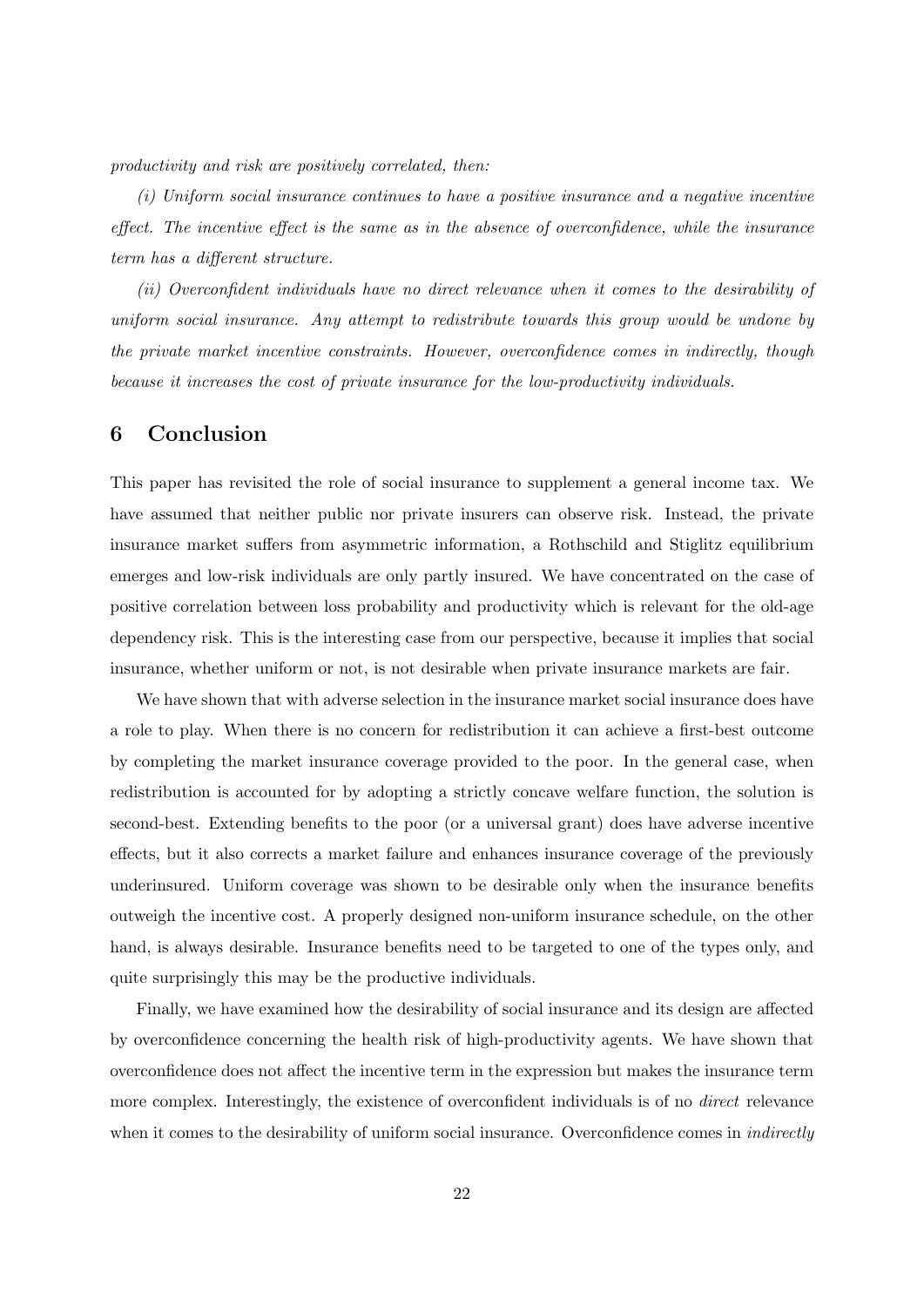though, because it increases the cost of private insurance for the low-productivity individuals which enhances the benefits they receive from social insurance.

## References

- [1] Atkinson, A.B. and J.E. Stiglitz, 1976, "The design of tax structure: direct versus indirect taxation," Journal of Public Economics, 6 (1), 55–75.
- [2] Boadway, R., M. Leite-Monteiro, M. Marchand, and P. Pestieau, "Social insurance and redistribution with moral hazard and adverse selection,"Scandinavian Journal of Economics, 2006, 108 (2), 279–298.
- [3] Brown, J.R. and A. Finkelstein, "The private market for long-term care insurance in the united states: a review of the evidence," Journal of Risk and Insurance, 2009, 76, 5–29.
- [4] Chetty, R. and E. Saez, "Optimal taxation and social insurance with endogenous private insurance,"American Economic Journal: Economic Policy, 2010, 2 (2), 85–116.
- [5] Cremer, H., "Multi-dimensional heterogeneity and the design of tax policies," Baltic Journal of Economics, 2003, 35–46.
- [6] Cremer, H. and P. Pestieau, "Redistributive taxation and social insurance," International Tax and Public Finance, 1996, 3, 281–295.
- [7] Cremer, H. and P. Pestieau, "Myopia, redistribution and pensions," European Economic Review, 2011, 55 (2), 165–175.
- [8] Cremer, H., P. Pestieau and J.-Ch. Rochet, "Capital income taxation when inherited wealth is not observable,"Journal of Public Economics, 2003, 87, 2475–2490.
- [9] Cremer, H., P. Pestieau and J.-Ch. Rochet, "Direct versus indirect taxation. The design of the tax structure revisited,"International Economic Review, 2001, 42, 781–799.
- [10] Cremer, H. and K. Roeder, "Long-term care policy, myopia and redistribution,"Journal of Public Economics, 2013, 108, 33–43.
- [11] Cremer, H., F. Gahvari and N. Ladoux, "Externalities and optimal taxation," Journal of Public Economics, 1998, 70 (3), 343–364.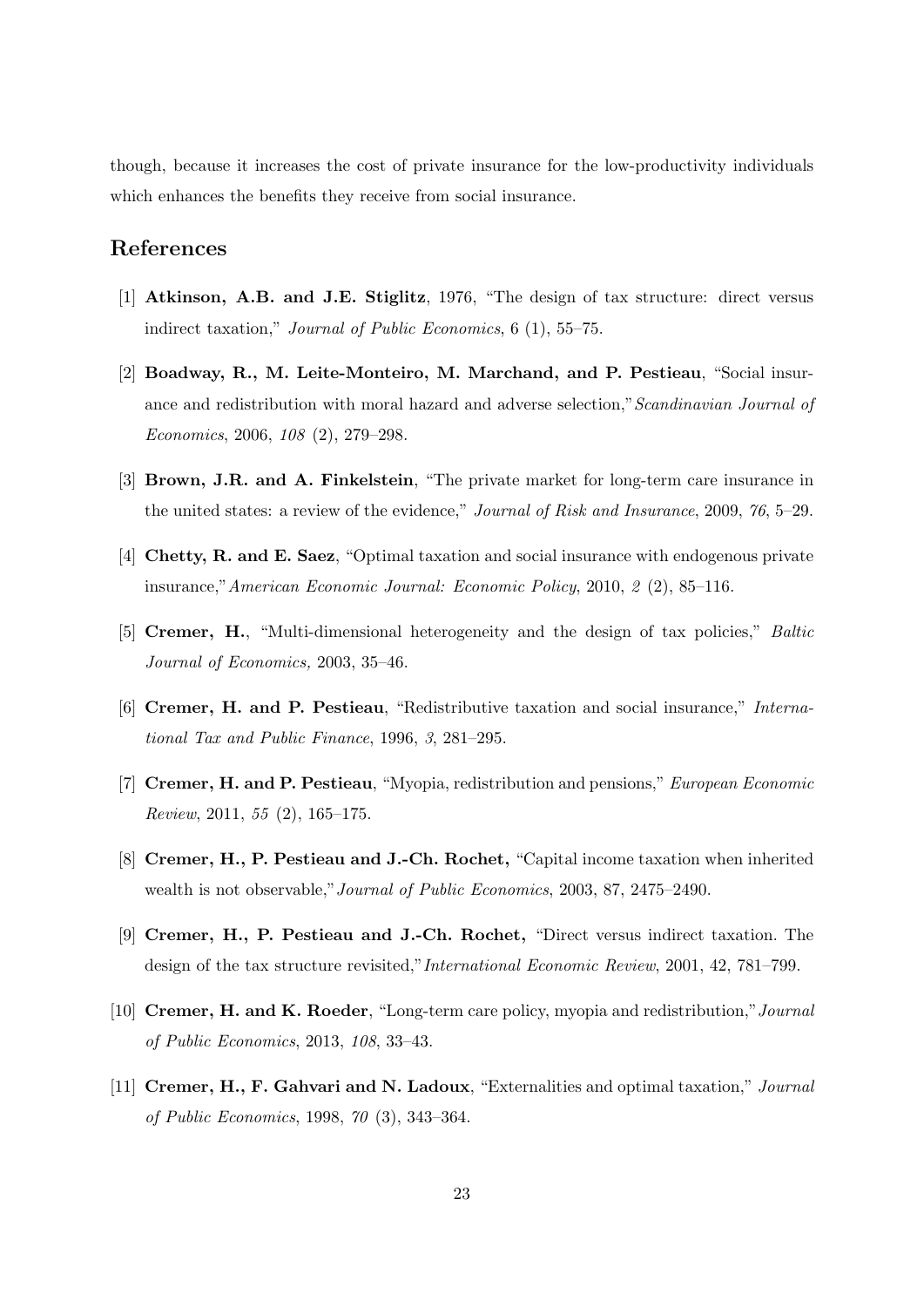- [12] Cremer, H. and F. Gahvari, "In-kind transfers, self-selection and optimal tax policy," European Economics Review, 1997, 41 (1), 97–114.
- [13] Cristia, J.P., "Rising mortality and life expectancy differentials by lifetime earnings in the united states," Journal of Health Economics, 2009, 28, 984–995.
- [14] Gerdtham, U.-G. and M. Johannesson, "Income-related inequality in life-years and quality-adjusted life-years," Journal of Health Economics, 2000, 19 (6), 1007–1026.
- [15] Kaplow, L., "On the undesirability of commodity taxation even when income taxation is not optimal,"Journal of Public Economics, 2006, 90, 1235–1250.
- [16] Laroque, G., "Indirect taxation is superfluous under separability and taste homgeneity, " Economics Letters, 2005, 87, 141–144.
- [17] Mossin, J., "Aspects of rational insurance purchasing,"Journal of Political Economy, 1968, 76 (4), 553–568.
- [18] National Academy on an Aging Society, "Alzheimer's disease and dementia: a growing challenge," Challenges of the 21st Century: Chronic and Disabling Conditions, 2000, 11.
- [19] Nishimura, Y., "Redistributive taxation and social insurance under adverse selection in the insurance market,"International Tax and Finance, 2009, 16, 176–197.
- [20] Reuser, M., F.J. Willekens, and L. Bonneux, "Higher education delays and shortens cognitive impairment. A multistate life table analysis of the US health and retirement study,"European Journal of Epidemiology, 2011, 26, 395–403.
- [21] Rochet, J.-C., "Incentives, redistribution and social insurance,"Geneva Papers on Risk and Insurance Theory, 1991, 16 (2), 143–165.
- [22] Sandroni, A. and F. Squintani, "Overconfidence, insurance, and paternalism," The American Economic Review, 2007, 97 (5), 1994–2004.
- [23] Viscusi, W.K., "Mortality effects of regulatory costs and policy evaluation criteria," RAND Journal of Economics, 1994, 25, 94–109.
- [24] Yaari, M.E., "The dual theory of choice under risk," *Econometrica*, 1987, 55, 95–115.